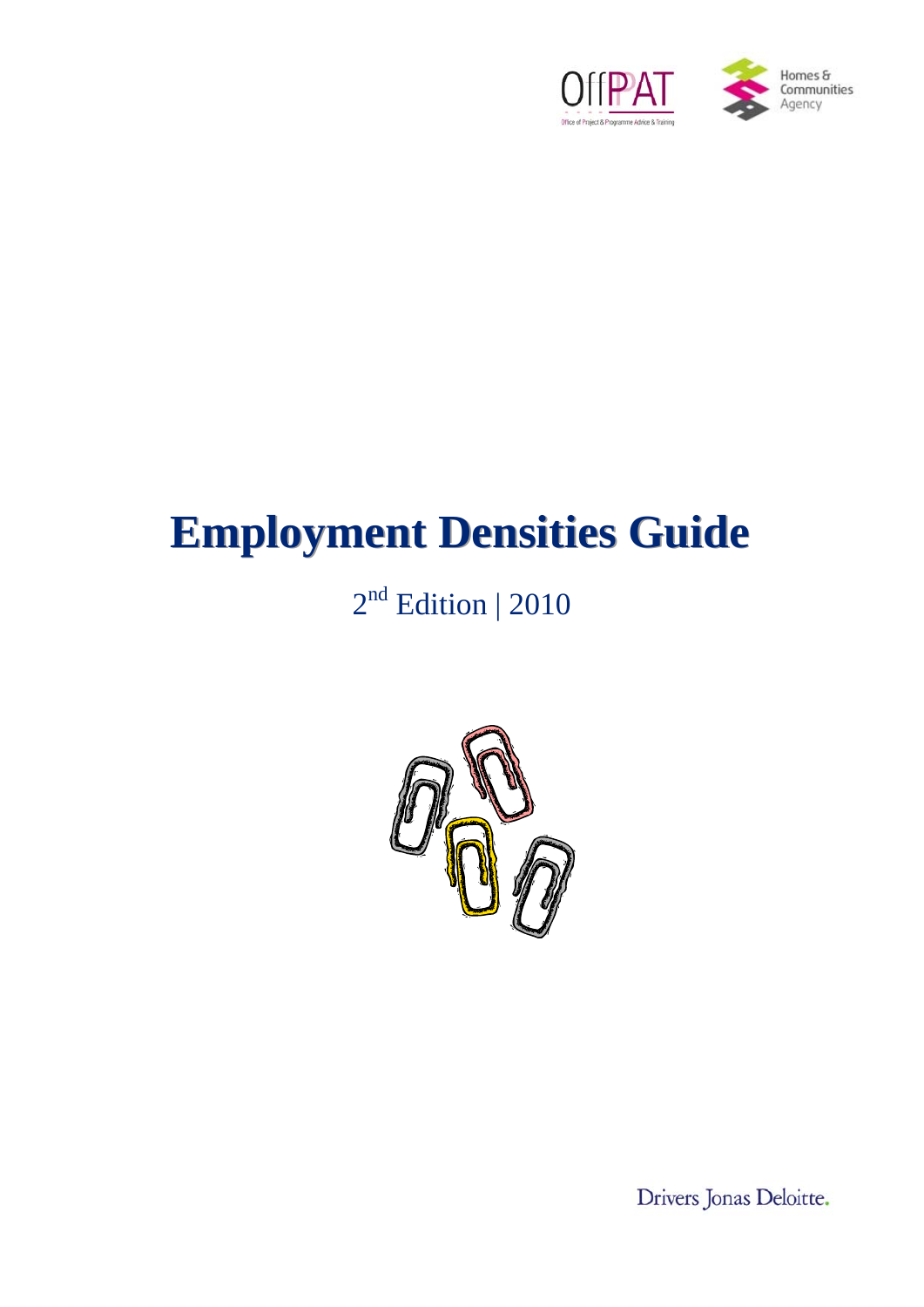## Contents

| 1 |                                                                                      |  |
|---|--------------------------------------------------------------------------------------|--|
|   |                                                                                      |  |
| 2 |                                                                                      |  |
|   |                                                                                      |  |
|   |                                                                                      |  |
|   |                                                                                      |  |
|   |                                                                                      |  |
|   |                                                                                      |  |
|   |                                                                                      |  |
| 3 |                                                                                      |  |
| 4 |                                                                                      |  |
|   |                                                                                      |  |
|   |                                                                                      |  |
|   |                                                                                      |  |
|   |                                                                                      |  |
|   |                                                                                      |  |
|   |                                                                                      |  |
|   |                                                                                      |  |
|   |                                                                                      |  |
|   |                                                                                      |  |
|   |                                                                                      |  |
|   | i) Changing technologies in industrial, warehouse and distribution sectors 14        |  |
|   |                                                                                      |  |
|   |                                                                                      |  |
|   |                                                                                      |  |
|   |                                                                                      |  |
|   |                                                                                      |  |
|   |                                                                                      |  |
|   |                                                                                      |  |
|   |                                                                                      |  |
|   |                                                                                      |  |
|   | Appendix 6 – Differences between the 1 <sup>st</sup> and 2 <sup>nd</sup> Editions 23 |  |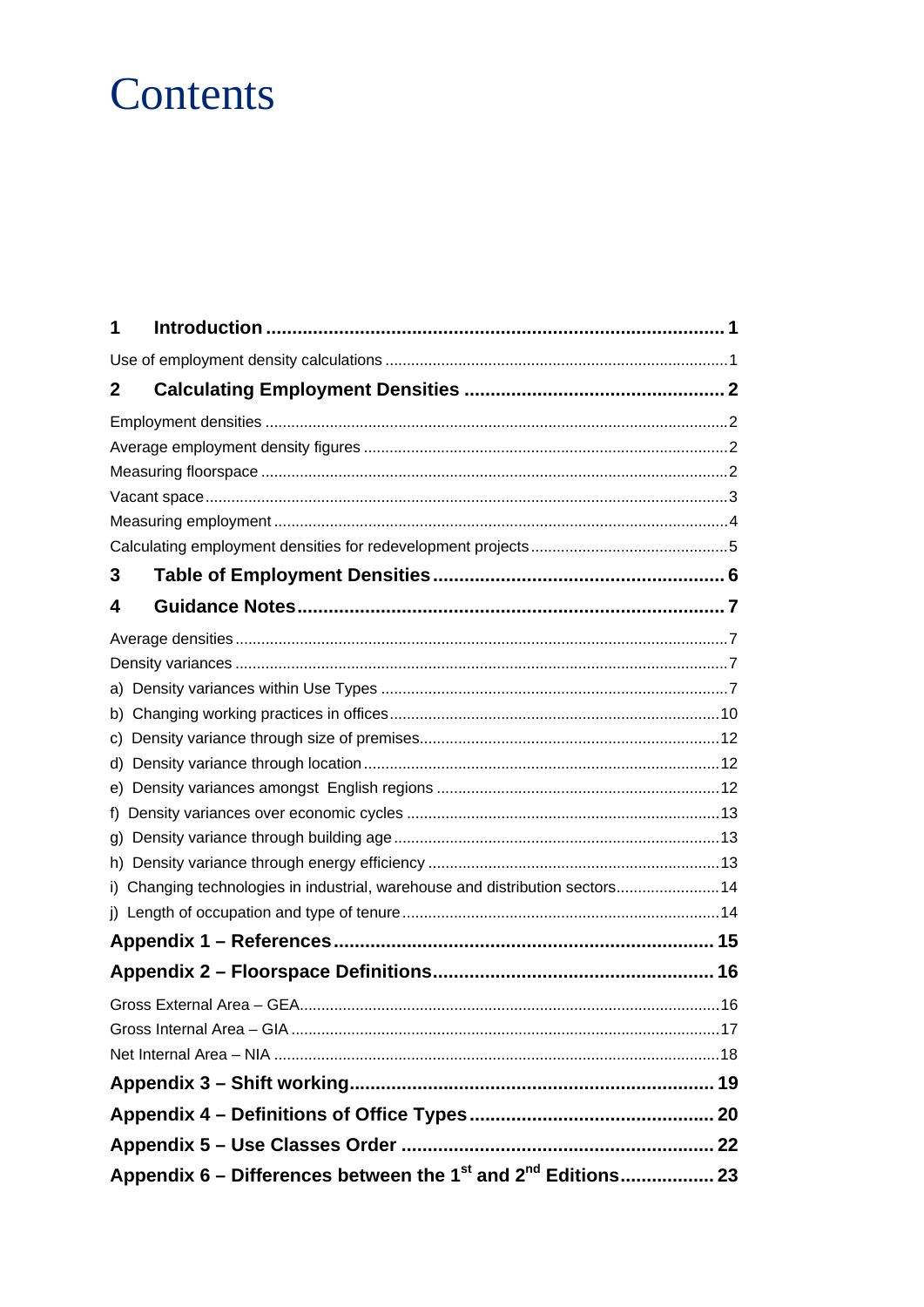## Abbreviations

| <b>Abbreviation</b> | <b>Definition</b>                                               |  |
|---------------------|-----------------------------------------------------------------|--|
| <b>ASHE</b>         | Annual Survey of Hours and Earnings                             |  |
| <b>BREEAM</b>       | Building Research Establishment Environmental Assessment Method |  |
| <b>DEFRA</b>        | Department for Food and Rural Affairs                           |  |
| FT.                 | Full time                                                       |  |
| <b>FTE</b>          | Full Time Equivalent (employee)                                 |  |
| <b>GEA</b>          | <b>Gross External Area</b>                                      |  |
| GIA                 | Gross Internal Area                                             |  |
| <b>HCA</b>          | Homes & Communities Agency                                      |  |
| <b>IPD</b>          | <b>Investment Property Databank Ltd</b>                         |  |
| <b>LFS</b>          | Labour Force Survey                                             |  |
| <b>NIA</b>          | Net Internal Area                                               |  |
| OECD                | Organisation for Economic Co-operation and Development          |  |
| <b>ONS</b>          | <b>Office of National Statistics</b>                            |  |
| <b>PT</b>           | Part time                                                       |  |
| R&D                 | Research & Development                                          |  |
| <b>RDA</b>          | Regional Development Agency                                     |  |
| <b>RICS</b>         | Royal Institution of Chartered Surveyors                        |  |
| <b>UK SIC(92)</b>   | UK Standard Industrial Classification of Economic Activities    |  |
| <b>WAG</b>          | <b>Welsh Assembly Government</b>                                |  |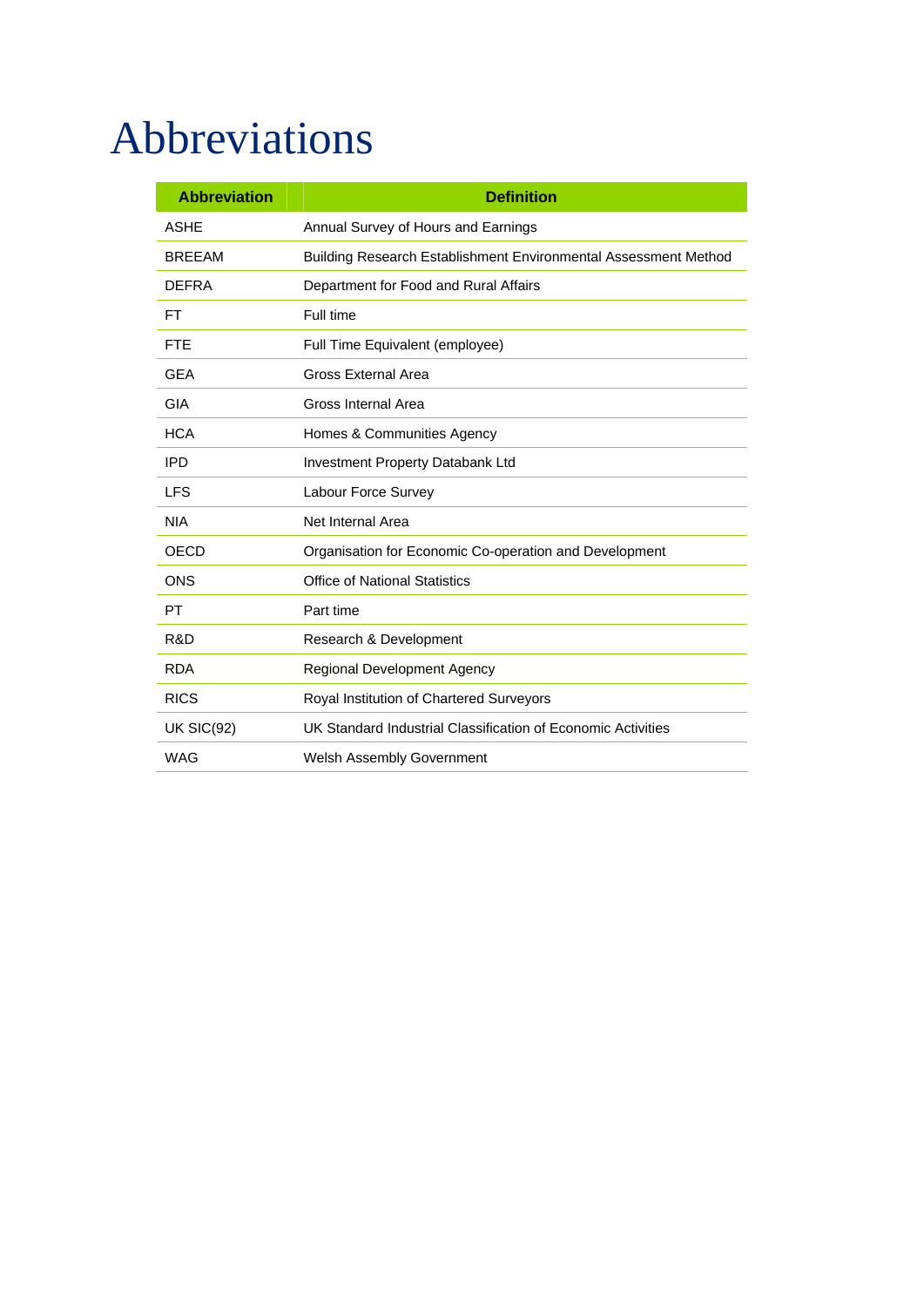## 1 Introduction

- 1.1 This Employment Densities Guide  $2^{nd}$  Edition (the Guide) updates English Partnerships' 2001 Employment Densities Guide (the 1<sup>st</sup> Edition). The Guide has been authored by Drivers Jonas Deloitte with input from Locum Consulting, IPD and Colin Buchanan. Data and analysis from the 1<sup>st</sup> Edition has been retained where it is still relevant.
- 1.2 The purpose of the Guide is to assist appraisers in the estimation of employment generated by property development based on 'employment density' ratios. Ratios are generally expressed as the number of square metres per employee. Lower numbers imply a higher density of employment. The Guide's primary audience is practitioners in the Homes and Communities Agency (HCA), the Regional Development Agencies (RDAs), Urban Development Corporations (UDCs), successor bodies to these organisations, the Welsh Assembly Government (WAG) and Local Authorities.
- 1.3 The Guide is intended to be used in planning, appraising and evaluating economic development and regeneration programmes and projects. The indicative employment density figures in the Guide incorporate broad assumptions. Users should read the supporting narrative to understand how to apply the ratios. When development-specific information is available it should be used in preference to the indicative figures in this Guide.
- 1.4 The main information sources used for updating this guidance are:
	- employment densities data available within the public domain;
	- in-house data and expertise from Locum Consulting, IPD, Colin Buchanan and Drivers Jonas Deloitte; and
	- discussions with occupiers and operators on typical employment densities and variance factors. (The information gathered from these discussions has only been used to 'sense check' the guidance figures as the limited sample base was not statistically significant.)
- 1.5 Further information on data sources can be found in Appendix 1.
- 1.6 Section 2 of the Guide explains how employment densities are calculated, together with the principal variables. Section 3 sets out the Table of Employment Densities by Use Class and Type and basis of the floor area calculation. Section 4 comprises guidance notes on using the data in relation to each Use Class and Type.

### **Use of employment density calculations**

- 1.7 The average floorspace requirement per Full-Time Equivalent (FTE) employee of a particular use class can be used in a number of situations, including:
	- forecasting the number of jobs that will be generated by a development;
	- developing a masterplan for a regeneration or economic development project to inform the selection of the best option for developing the site; and
	- assessing the value for money of the project, i.e. the cost per job (the sum of the public investment divided by the forecast number of jobs to be created).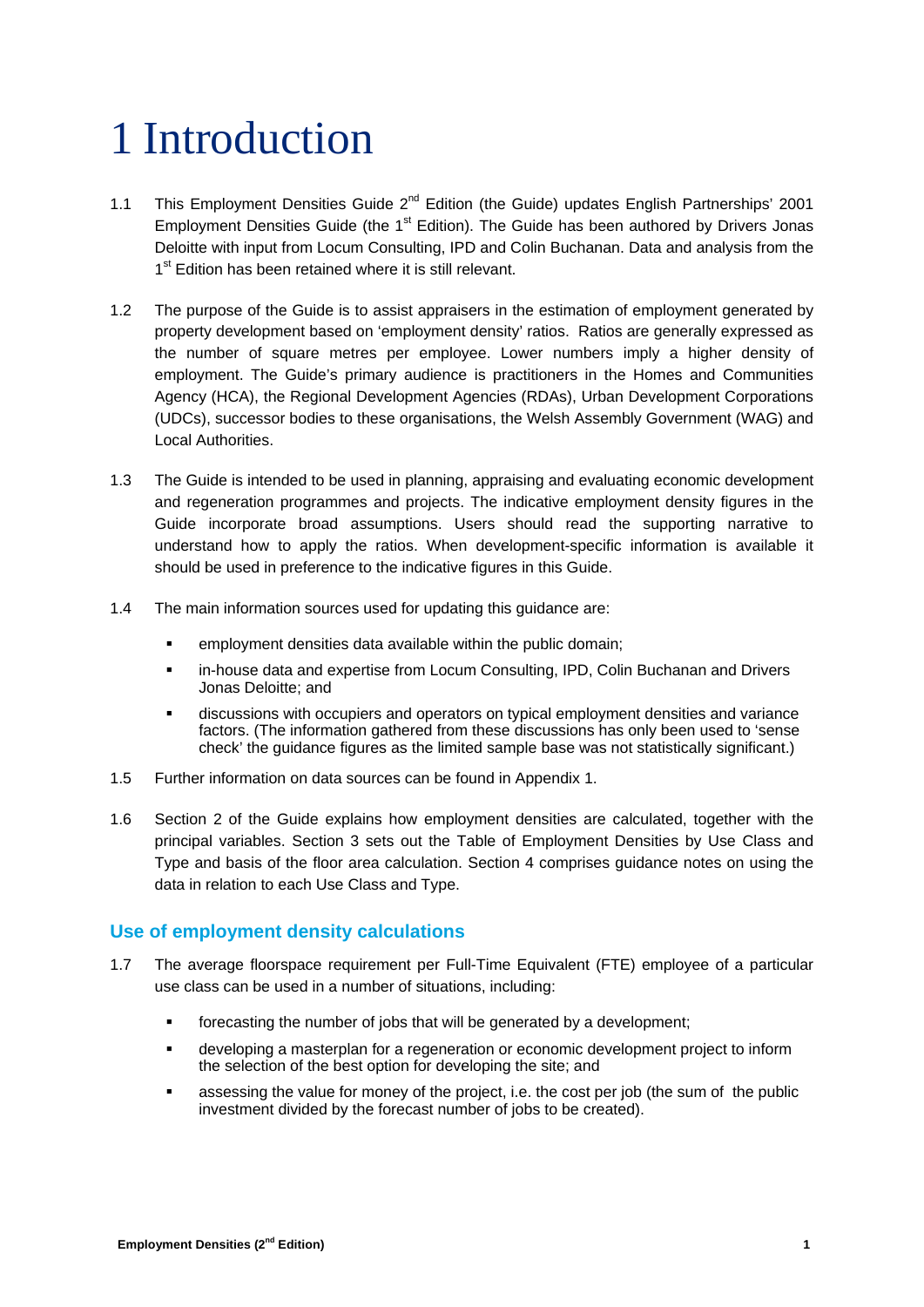## 2 Calculating Employment Densities

2.1 This section provides details on the method and issues that must be considered when calculating densities.

## **Employment densities**

2.2 Employment density refers to the average floorspace (in m<sup>2</sup>) per Full-Time Equivalent (FTE) member of staff. It is used as a measure of intensity of building use and an indicator of how much space each person occupies within the workplace. Details on how to measure floorspace and employment are provided below.

## **Average employment density figures**

2.3 Average employment densities are derived from surveys of a large number of buildings. However, since the  $1<sup>st</sup>$  Edition, limited new survey work has entered the public domain. No primary research has been undertaken for this Guide. As such, the figures in this guide are the best available average for each defined land use from sources available to the authors (see Appendix 1).

### **Measuring floorspace**

- 2.4 The Royal Institution of Chartered Surveyors (RICS) recognises three principal measurements of floorspace: gross external, gross internal and net internal. These are calculated following the RICS Code of Measuring Practice (the  $6<sup>th</sup>$  edition being current). In summary these are:
	- (i) **Gross External Area (GEA)**  this measurement includes walls, plant rooms and outbuildings, but excludes external space such as balconies and terraces. It has a narrow field of use mostly limited to calculating building costs for large industrial and warehouse buildings, planning applications and approvals, council tax banding, and rating in Scotland for industrial buildings.
	- (ii) **Gross Internal Area (GIA)**  this refers to the entire area inside the external walls of a building and includes corridors, lifts, plant rooms, service accommodation (e.g. toilets). It is a widely used metric used in calculating building costs, marketing, valuation, property management and rating (in England and Wales) of industrial buildings (including ancillary offices), warehouses and leisure units and also the valuation of new residential developments.
	- (iii) **Net Internal Area (NIA)**  this is commonly referred to as the net lettable or 'usable' area of offices and retail units. It includes entrance halls, kitchens and cleaners' cupboards, but excludes corridors, internal walls, stairwells, lifts, WCs and other communal areas. It is a widely used metric and is the recognised method for marketing, valuation, property management and rating for offices, shops and supermarkets.
- 2.5 Appendix 2 sets out further detail on what is included and excluded within each of the above measuring bases.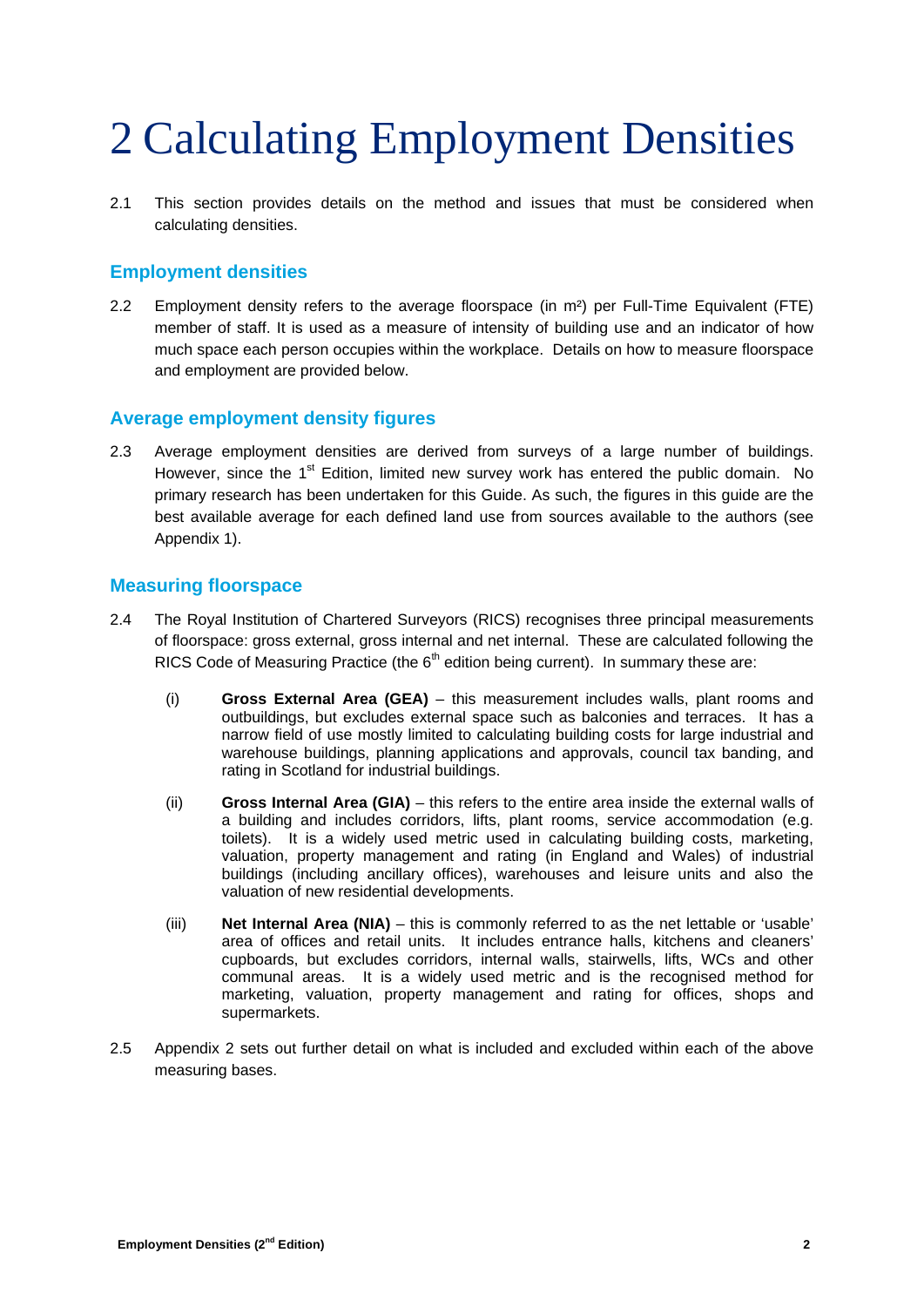#### **Floorspace metrics**

- 2.6 In Section 3, the Table of Employment Densities gives the measurement basis for each Use Class. It is recommended that the relevant floorspace metrics are used consistently throughout a project's development, appraisal and evaluation.
- 2.7 It is important to understand the basis of floorspace measurement and to use it consistently. If necessary, a given figure on one basis can be converted to the appropriate basis for the employment density type.

#### **Converting gross internal to net internal area**

- 2.8 Gross internal to net internal ratios can vary significantly according to use:
	- for office space the gross figure is typically 15-20% higher than net internal space;
	- for all multi-tenanted buildings the range may be higher than 15-20% given the space allocated for shared or common areas; and
	- for larger warehouses, the net area can be as much as 95% of the gross area.

#### **Use 15-20% as a general benchmark for converting gross to net areas in office and retail properties.**

#### Worked Example 1 – Converting GIA to NIA

| <b>Example</b><br>Development: | 1,000m <sup>2</sup> GIA development of B1 General Office space                                                                                                             |  |
|--------------------------------|----------------------------------------------------------------------------------------------------------------------------------------------------------------------------|--|
| Appraisal:                     | NIA is derived by applying benchmark:<br>$1,000$ m <sup>2</sup> x (100-15)% = 850m <sup>2</sup> NIA                                                                        |  |
|                                | <b>OR</b><br>$1,000$ m <sup>2</sup> x (100-20)% = 800m <sup>2</sup> NIA                                                                                                    |  |
|                                | The figure used will be dependent on the level of space efficiency anticipated at the building.<br>For more efficient buildings, use a lower conversion percentage of 15%. |  |

#### **Vacant space**

2.9 When evaluating actual densities, only the occupied floorspace should be used in the evaluation. Include a note on the amount of unoccupied space so that the basis of the calculations are clear. This mitigates the risk of the vacant area distorting the employment density figure.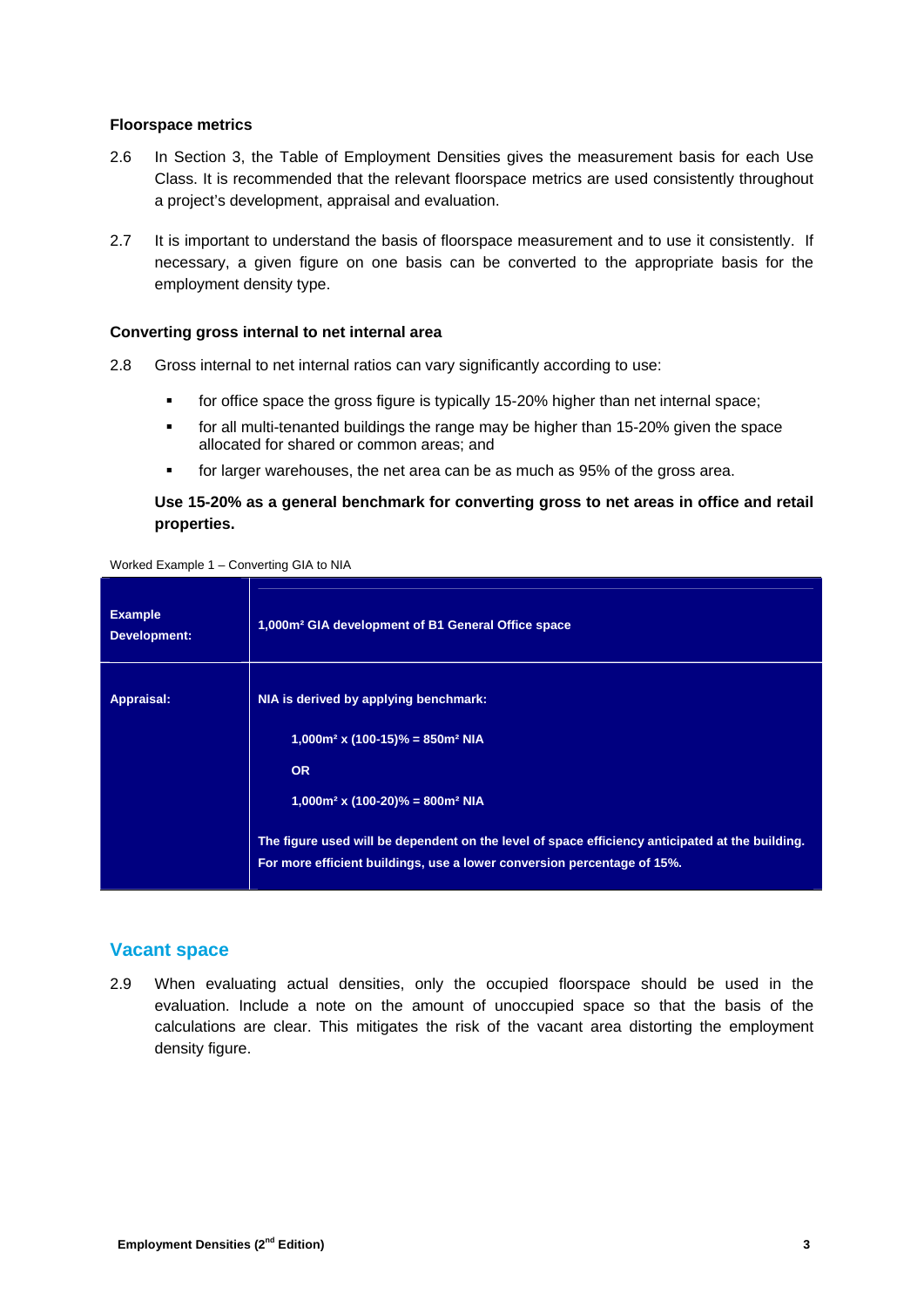#### Worked Example 2 – Calculating vacant space

| <b>Example</b><br>Development: | 1,000m <sup>2</sup> NIA development of B1 General Office space                                                                                                                      |  |  |
|--------------------------------|-------------------------------------------------------------------------------------------------------------------------------------------------------------------------------------|--|--|
| Appraisal:                     | $1,000m^2 \div 12m^2$ per FTE = 83 FTE<br>Apply benchmark of 12m <sup>2</sup> per FTE:                                                                                              |  |  |
| <b>Evaluation:</b>             | $750m^2 \div 12m^2$ per FTE = 63 FTE in<br>Just 750m <sup>2</sup> of the building is occupied:<br>occupation                                                                        |  |  |
|                                | <b>NOTE:</b><br>the building has remaining vacant space of:<br>$1,000m^2 - 750m^2 = 250m^2$<br>equating to a potential additional capacity of: $250m^2 \div 12m^2$ per FTE = 20 FTE |  |  |

- 2.10 Note: the FTE and employment density figures in Section 3 are based on 100% occupation of a building.
- 2.11 Vacancy rates in buildings can vary significantly. There is no 'rule of thumb' to allocate a vacancy rate for any specific reason such as Use Type, scale, timing or location. It is recommended that in carrying out a project appraisal, sensitivity analysis is used to generate a number of vacancy rate scenarios (e.g. 50%, 70%, 90%) for, say, twelve months after first occupation of the building to assess the impact on the forecast gross jobs figure.

### **Measuring employment**

- 2.12 Employment can be measured in several ways:
	- **Actual**  the number of employees who are full-time, part-time, or on contract.
	- **Full-Time Equivalent (FTE)** the number of total hours worked as a proportion of the average annual hours worked in a like-for-like full-time job.
		- 1 FTE means the person works full-time,
		- 0.5 FTE means the person works half-time. Thus two part-time staff who work halftime each will equal 1 FTE.
- 2.13 In evaluating completed projects it is recommended that FTE numbers are used to measure employment achieved. These figures should be compared with the employment forecast made as part of the project appraisal. Where there is a significant variance (i.e. +/- 10%) between ex ante appraisal and ex post evaluation, an explanation for the difference should be provided in the evaluation.

#### **Trends in Full and Part -Time Working**

- 2.14 The ONS Annual Survey of Hours and Earnings  $(ASHE)^1$  provides data on the proportion of employees working full or part-time in different occupations:
	- Service industries: part-time employment ranges between a low of 40% (found in the financial services sector) and a high of 63% (found in the leisure and recreation sector – reflecting shift patterns in bars, pubs and restaurants and seasonal working).

<sup>1</sup> ONS Annual Survey of Hours and Earnings 2009: http://www.statistics.gov.uk/StatBase/Product.asp?vlnk=15313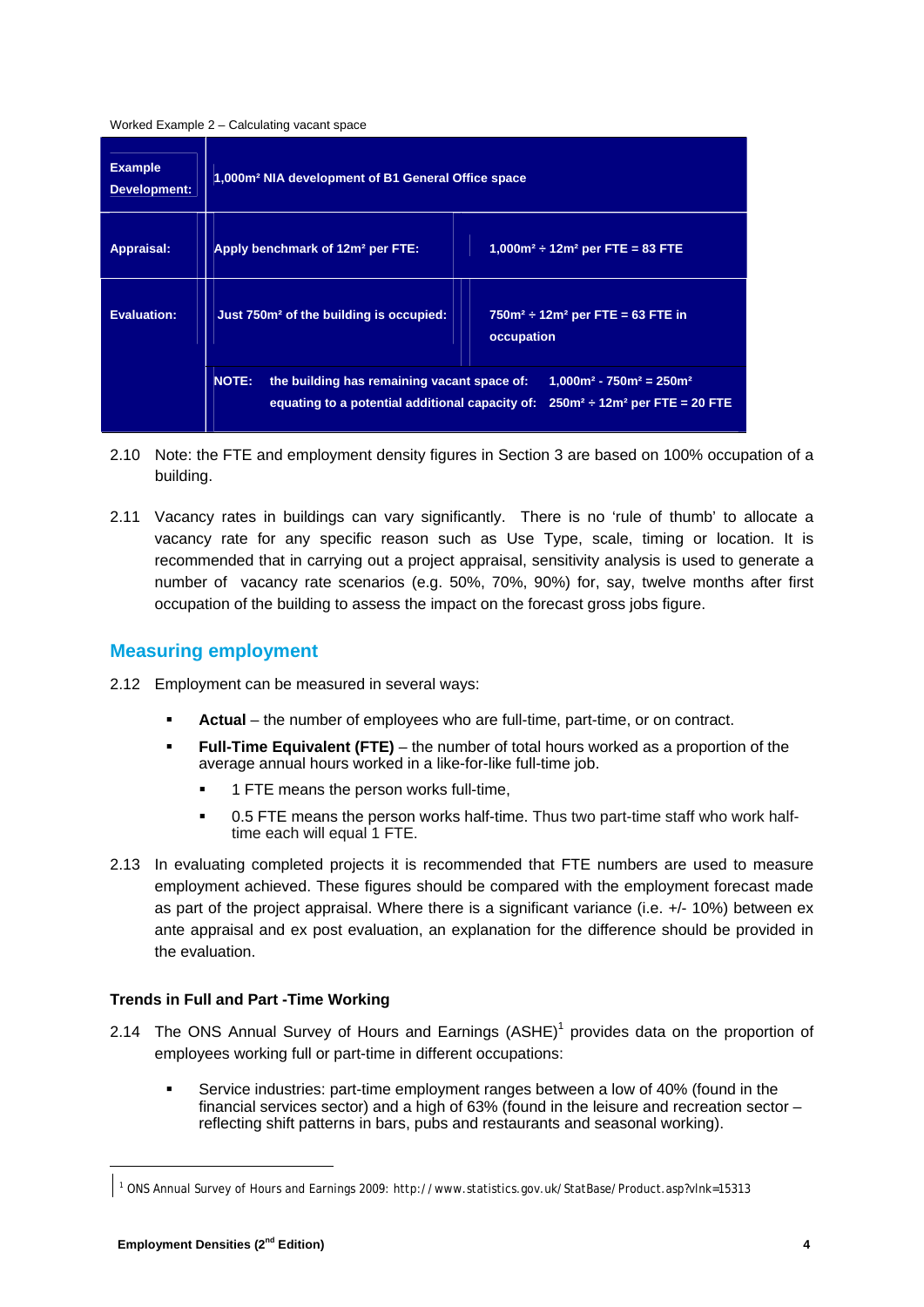- **Manufacturing: less than 10% are part-time.**
- 2.15 With regard to the proportion of hours worked by part-time staff to FTE, the majority of part-time staff work between 45% - 55% of full-time hours, with an overall average of 50% for all services and industry.

#### **A ratio of 2:1 part-time staff to FTE should therefore be applied.**

### **Calculating employment densities for redevelopment projects**

- 2.16 Predicting employment density figures during the project appraisal stage is most accurate for new build (or recently constructed) properties and less accurate for older properties. This is because new buildings are usually designed with regular shaped floors and capable of servicing the employment densities set out in Section 3. See also Section 4 for guidance on density variances in older buildings.
- 2.17 When an occupied building is to be redeveloped, care needs to be taken in the application of employment density metrics when calculating the additional new jobs created by the project (i.e. the gross number of jobs accommodated in the redeveloped building less the previous number of jobs in the original building). If firm data are not available on employment in the original building and employment density ratios are used to determine employment levels, appraisers should adjust for the type and age of the building(s) concerned and the businesses within them, following the guidance provided in section 4.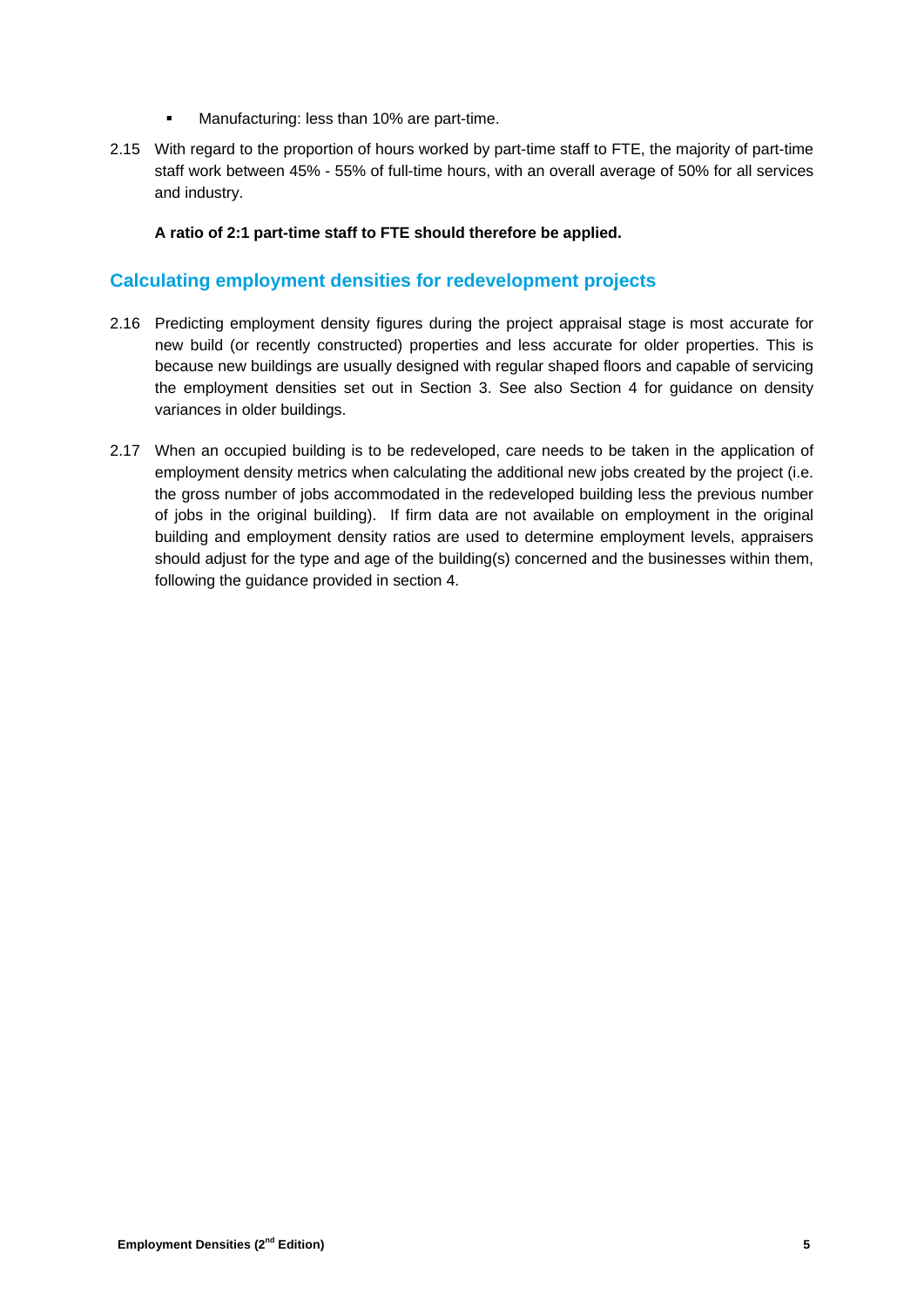## 3 Table of Employment Densities

- 3.1 Employment densities can be used in the appraisal of potential employment in property regeneration and economic development projects. Most of the broad categories of use contain wide ranges of density. The figures in the table below are indicative only of the levels of employment that could be generated.
- 3.2 Where appraisers use significantly different figures (i.e. +/-10%) from those set out below, they should specify the reasons for the variation and justify them in the specific context of the project. Potential reasons for departing from the figures in the table are discussed in Section 4.
- 3.3 A more detailed description of the Use Class classifications is in Appendix 5. Further description of the Use Type for offices is provided in Appendix 4.

|                | <b>Use</b><br><b>Class</b> | <b>Use Type</b>                              | Area per<br>FTE<br>(m <sup>2</sup> ) | <b>Floor</b><br>Area<br><b>Basis</b> | <b>Comment on potential variation</b>                                                                                                                                |
|----------------|----------------------------|----------------------------------------------|--------------------------------------|--------------------------------------|----------------------------------------------------------------------------------------------------------------------------------------------------------------------|
|                | <b>Industrial</b>          |                                              |                                      |                                      |                                                                                                                                                                      |
| 1              | <b>B2</b>                  | General                                      | 36                                   | <b>GIA</b>                           | Range of 18 - 60 m <sup>2</sup>                                                                                                                                      |
| $\overline{2}$ | B1(c)                      | Light Industry (Business Park)               | 47                                   | <b>NIA</b>                           |                                                                                                                                                                      |
|                |                            | <b>Warehouse &amp; Distribution</b>          |                                      |                                      |                                                                                                                                                                      |
| 3              | B <sub>8</sub>             | General                                      | 70                                   | <b>GEA</b>                           | Range of 25 - 115 m <sup>2</sup><br>The higher the capital intensity of the business,<br>the lower the employment density                                            |
| 4              | B <sub>8</sub>             | Large Scale and High Bay Warehousing         | 80                                   | <b>GEA</b>                           | Wide variations exist arising from scale and<br>storage duration                                                                                                     |
|                | Office                     |                                              |                                      |                                      |                                                                                                                                                                      |
| 5              | B1(a)                      | <b>General Office</b>                        | 12                                   | <b>NIA</b>                           | Includes HQ, Admin and 'Client Facing' office<br>types                                                                                                               |
| 6              | B1(a)                      | Call Centres                                 | 8                                    | <b>NIA</b>                           |                                                                                                                                                                      |
| $\overline{7}$ | B1(a)                      | <b>IT/ Data Centres</b>                      | 47                                   | <b>NIA</b>                           |                                                                                                                                                                      |
| 8              | B1(a)                      | <b>Business Park</b>                         | 10                                   | <b>NIA</b>                           | A blended rate of the above B1(a) uses where<br>they are found in out of town business park<br>locations                                                             |
| 9              | B1(a)                      | <b>Serviced Office</b>                       | 10                                   | <b>NIA</b>                           | Densities within separately let units are c.7 m <sup>2</sup><br>per workstation but 30% of a facility's total NIA<br>for shared services reduces the overall density |
|                | <b>Retail</b>              |                                              |                                      |                                      |                                                                                                                                                                      |
| 10             | A <sub>1</sub>             | <b>High Street</b>                           | 19                                   | <b>NIA</b>                           | Town/ City Centre                                                                                                                                                    |
| 11             | A <sub>1</sub>             | <b>Food Superstores</b>                      | 17                                   | <b>NIA</b>                           |                                                                                                                                                                      |
| 12             | A <sub>1</sub>             | Other Superstores/ Retail Warehouses         | 90                                   | <b>NIA</b>                           |                                                                                                                                                                      |
| 13             | A2                         | Financial & Professional Services            | 16                                   | <b>NIA</b>                           | Includes the back office function area as well as<br>the customer facing areas                                                                                       |
| 14             | A3                         | <b>Restaurants &amp; Cafes</b>               | 18                                   | <b>NIA</b>                           | Range of 10 - 30 m <sup>2</sup>                                                                                                                                      |
|                |                            | <b>Leisure &amp; Visitor Attractions</b>     |                                      |                                      |                                                                                                                                                                      |
| 15             | C <sub>1</sub>             | <b>Budget Hotels</b>                         |                                      |                                      | 1 employee per 3 bedrooms plus casual staff                                                                                                                          |
| 16             | C <sub>1</sub>             | General Hotels (3 star)                      | 1 employee per 2 bedrooms            |                                      |                                                                                                                                                                      |
| 17             | C <sub>1</sub>             | 4/5 Star Hotels                              | 1 employee per 1.25 bedrooms         |                                      |                                                                                                                                                                      |
| 18             | D <sub>1</sub>             | <b>Cultural Attractions</b>                  | 36                                   | <b>GIA</b>                           | Very wide range exists, so use with caution.<br>Excludes external areas                                                                                              |
| 19             | D <sub>2</sub>             | Cinemas                                      | 90                                   | <b>GIA</b>                           | Range of 90 - 120 m <sup>2</sup>                                                                                                                                     |
| 20             | $D2^*$                     | <b>Amusement &amp; Entertainment Centres</b> | 70                                   | <b>GIA</b>                           | Range of 40 - 100 m <sup>2</sup> - excludes external areas                                                                                                           |
| 21             | D <sub>2</sub>             | Sports centres and Private Clubs             | 65                                   | GIA                                  | Range of 30 - 100 m <sup>2</sup>                                                                                                                                     |

\*some 'Sui Generis' Use Classes are applicable for this Use Type. See Appendix 5 for a list of Sui Generis uses.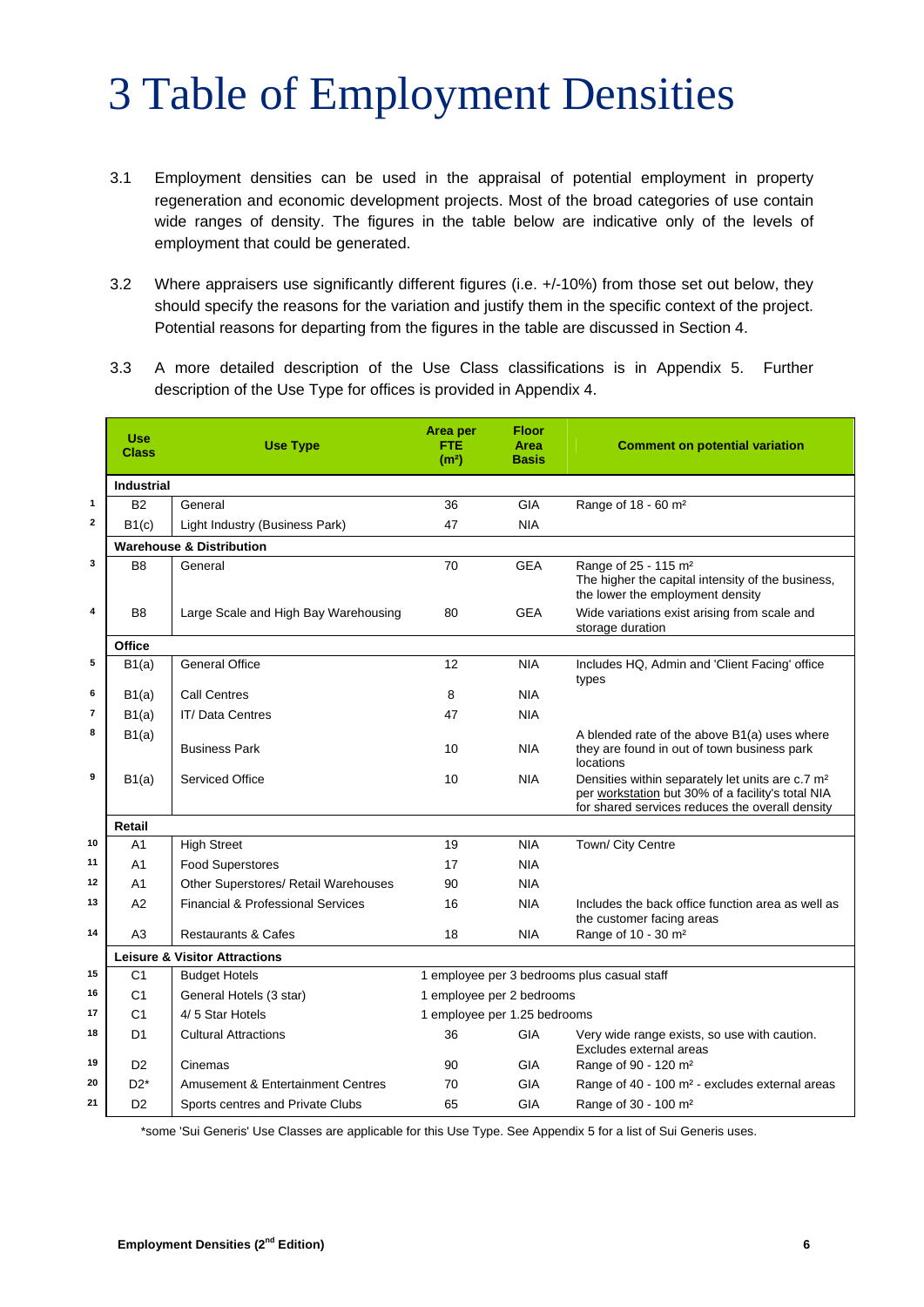## 4 Guidance Notes

4.1 These notes are to be read in conjunction with the table in Section 3. They explain a wide range of factors affecting density.

## **Average densities**

4.2 The average density quoted is the mean figure, where it is possible to do so from a number of sources of data. Where new data sources are scarce, the median has been used as this reflects better statistical practice.

## **Density variances**

- 4.3 Factors that may affect employment density variances from the mean or median within the different Use Classes and Types include the following:
	- a) type of activity within Use Type
	- b) working practices
	- c) size of premises
	- d) location
	- e) region
	- f) economic cycle
	- g) building age
	- h) energy efficiency
	- i) reliance on technology
	- j) length of occupation and type of tenure

### **a) Density variances within Use Types**

4.4 Some Use Types, particularly in the industrial sector, have wide-ranging employment densities. This section highlights issues which give rise to the range.

#### **Industrial and warehousing**

- 4.5 B8 warehousing range is from 25m² to 115m² per FTE the wide variation results from small amounts of very low density warehousing. For example, long term and large scale storage facilities for perishable (fresh or frozen) food warehousing has significantly higher employment densities than for non-perishable foods.
- 4.6 Technological developments and restructuring in most industrial sectors is setting a trend for an increase in floorspace per head so that average density is likely to become lower over time.

#### **Office**

4.7 Definitions of the office types are set out in Appendix 4.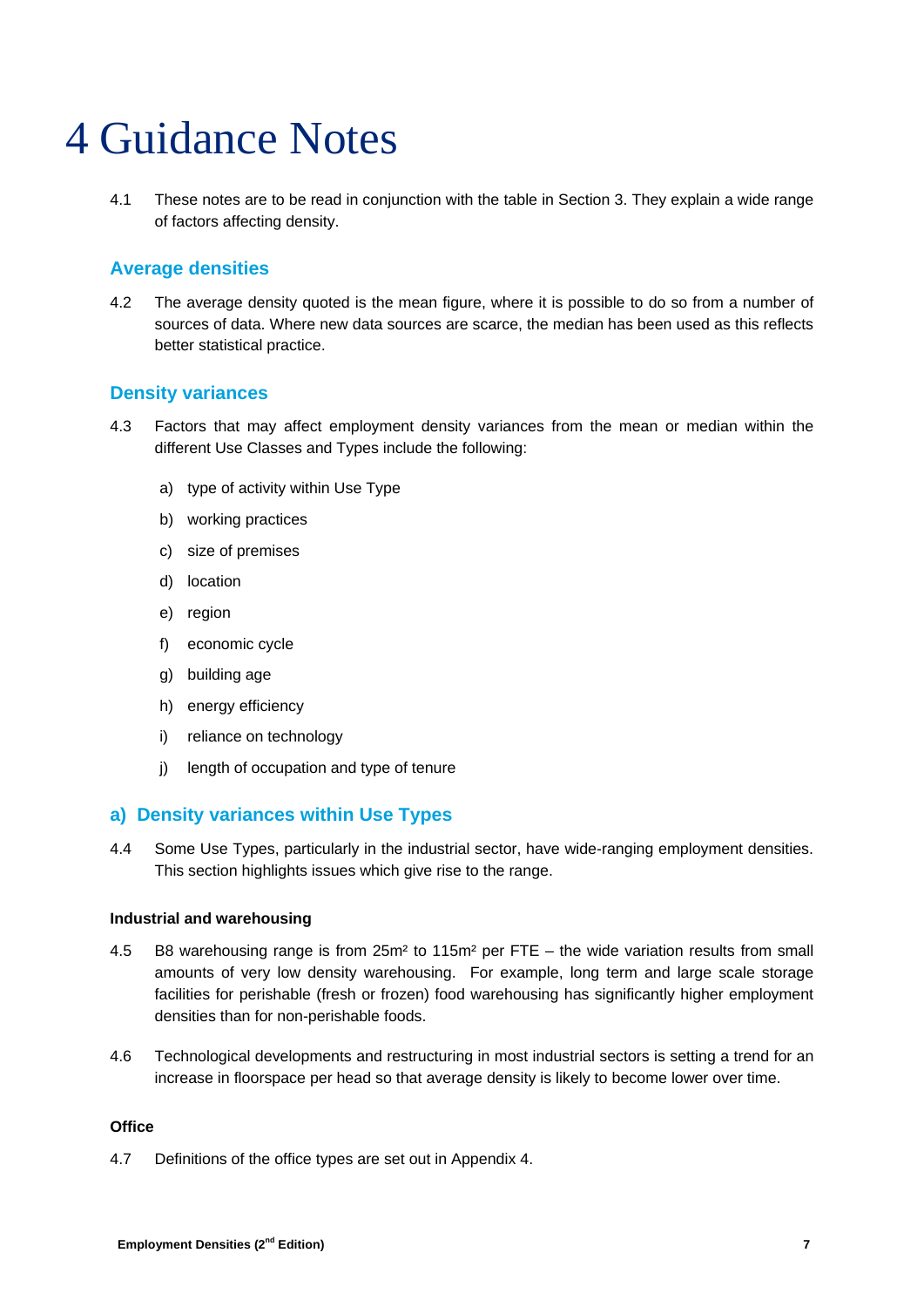4.8 Occupational densities for all office types have increased significantly since the publication of the  $1<sup>st</sup>$  Edition of this Guide in 2001 (see Appendix 6 for a comparison). This is supported by anecdotal evidence that shows there is now much greater awareness amongst occupiers of the relationship between space efficiency and cost of occupation. Higher densities are achieved through more efficient space planning, new ways of working and improved communications technology.

#### *Serviced offices*

- 4.9 Whilst the occupational density of individual units within serviced offices is comparatively high at  $7m^2$  per workstation, the actual employment density of serviced office property is around 10m<sup>2</sup> per FTE. The provision of shared facilities such as reception, breakout space, meeting rooms etc., account for 30% of the total NIA within a serviced office centre. This reduces the overall employment density, even when taking into account the operator's own staff.
- 4.10 This Use Type is characterised by changes in density as the nature of the product is innately flexible and occupation by licensees is short term. The two main causes of temporary fluctuations in employment density are:
	- The extent to which desk sharing within licensed units and the use of communal 'touchdown' 'virtual office' by subscribers will produce greater employment density than the number of workstations the operator actually provides.
	- The higher level of churn of occupiers (compared with conventional offices) can lead to frequent peaks and troughs of vacant space within a centre. Average workstation vacancy rates range between 10% for 'economical' centres and 30% for premium centres, with an overall average of 25% of workstations remaining vacant.

#### **Retail**

4.11 Discussions with national retailers have emphasised that employment densities within the retail use class are dependent more on turnover than on floor area. This means a retail unit in a good location with high visibility and a high foot fall is likely to have a higher employment density than a retail unit of the same size in a poor location and/or with a low turnover.

#### *General restaurants*

- 4.12 The range of employment density for most types of casual dining-type restaurants is 10-30 $m<sup>2</sup>$ per person. Variations within this range are caused by the following factors:
	- number of transactions e.g. turnover rate of covers / customers;
	- popening times  $-$  e.g. lunchtime only or all day opening;
	- seasonal variation e.g. summer trade greater than remainder of year; and
	- brand and business model e.g. upmarket operation will have higher ratio of staff to covers / customers.

#### **Leisure and visitor attractions**

#### *Hotels*

4.13 The types of hotel specified in the table in Section 3 have been retained as the benchmarking approach for consistency with the 1<sup>st</sup> Edition of this Guide. However, an alternative classification of hotel type, which aligns with that used in the hotels industry is shown below.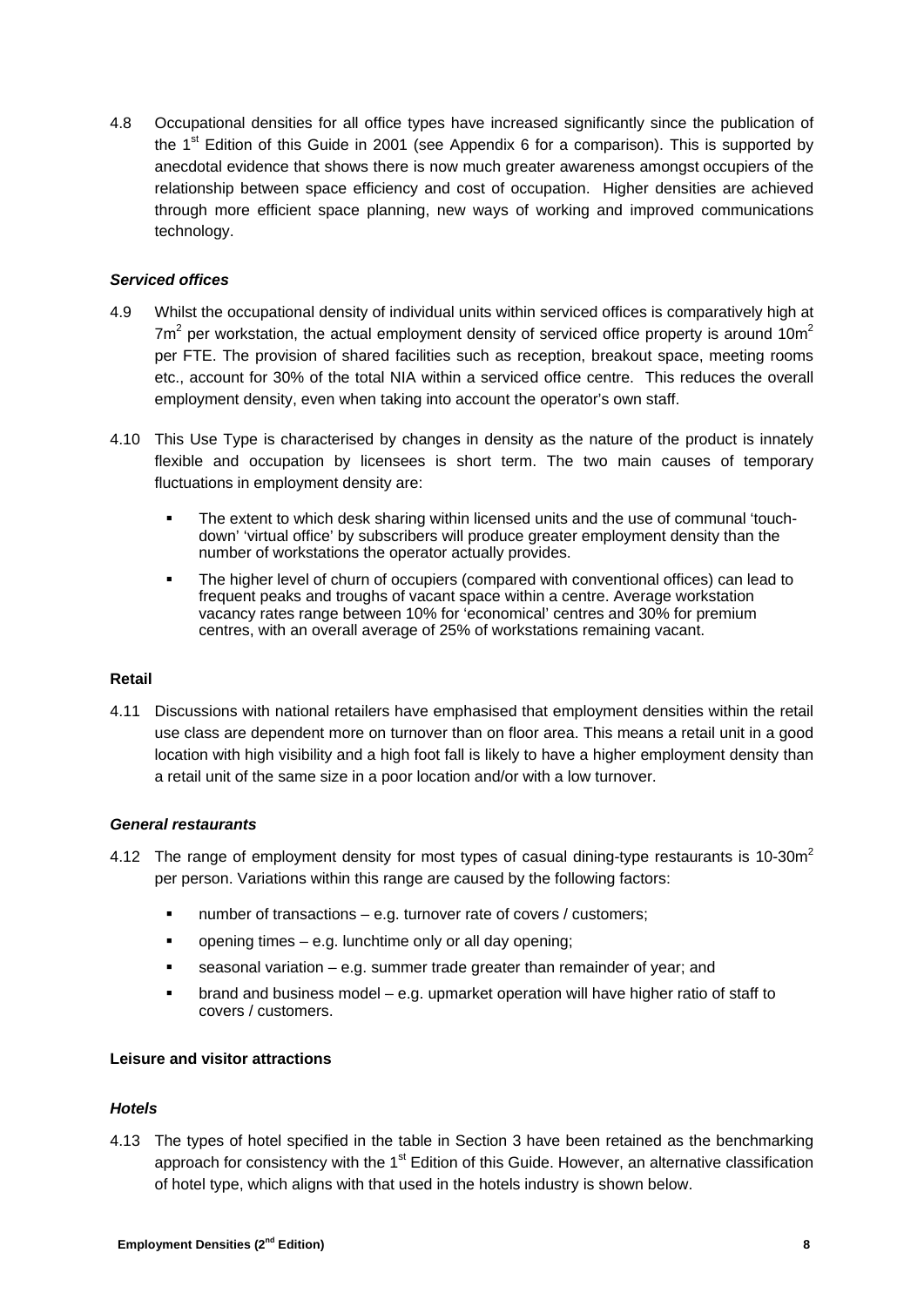Alternative hotel classification and ratios

| <b>Type</b>     | <b>Employment density</b>        |
|-----------------|----------------------------------|
| Limited service | 1 employee per 5 bedrooms        |
| <b>Budget</b>   | 1 employee per 2.5 bedroom       |
| Mid market      | 1 employee per 1.67 bedroom      |
| Upper class     | 1 employee per 1.25 bedroom      |
| Luxury          | 1 employee per 1 to 0.8 bedrooms |

- 4.14 Employment density in hotels is affected by the following factors:
	- size of public areas;
	- occupation rates and turnover of rooms; and
	- ancillary operations i.e. conferencing &catering operations, health club, etc.

#### *Cultural attractions*

- 4.15 The diverse and heterogeneous nature of the cultural sector makes it impossible to identify a credible 'rule of thumb' for employment density. This use type could cover a huge range of different types of facilities. A sense check with a small number of local museums, galleries, theatres and heritage attractions suggests a very wide range of employment density from about 30m<sup>2</sup> to over 300m<sup>2</sup> GIA per FTE.
- 4.16 Variations within this range caused by the following factors:
	- Facility use/purpose what are its core and ancillary functions? Examples include the cultural programme, learning/education programmes, research and conservation, catering, retail and/or corporate hire businesses. The employment density for the Restaurants and Cafés Use Type should be applied where relevant.
	- Building structure e.g. whether it is an historic or new modern building, the proportion of the total floor space occupied, and amount of public/circulation space.
	- Governance and management who is the responsible body? E.g. local authority, independent trust or private company. The employment density may need to be adjusted where employees are responsible for more than one site.
	- Uolunteers can reduce the (paid) employment density by up to 50-80%<sup>2</sup>. However, use of volunteers can be used to demonstrate other benefits of the development in support of sustainable communities.
- 4.17 This Use Type may well include external areas but this factor has been excluded as it does not form part of the GIA calculation. In the absence of any new data sources, the benchmark from the 1<sup>st</sup> Edition of this Guide is assumed to remain valid.

#### *Cinemas*

4.18 A typical cinema of 3,400 $m^2$  GIA and 10 screens would employ 60 people, with only about a quarter being full-time, giving a density of  $90m^2$  per FTE. A sense check with a national operator suggests an employment density of 90-120m<sup>2</sup> GIA per FTE, with variations within this range caused by the following factors:

<sup>&</sup>lt;sup>2</sup> The social benefits of volunteering should not be ignored. Well-run volunteer programmes can help people gain and retain skills that are essential for subsequent paid employment, or provide employment that is rewarding or socially useful in itself.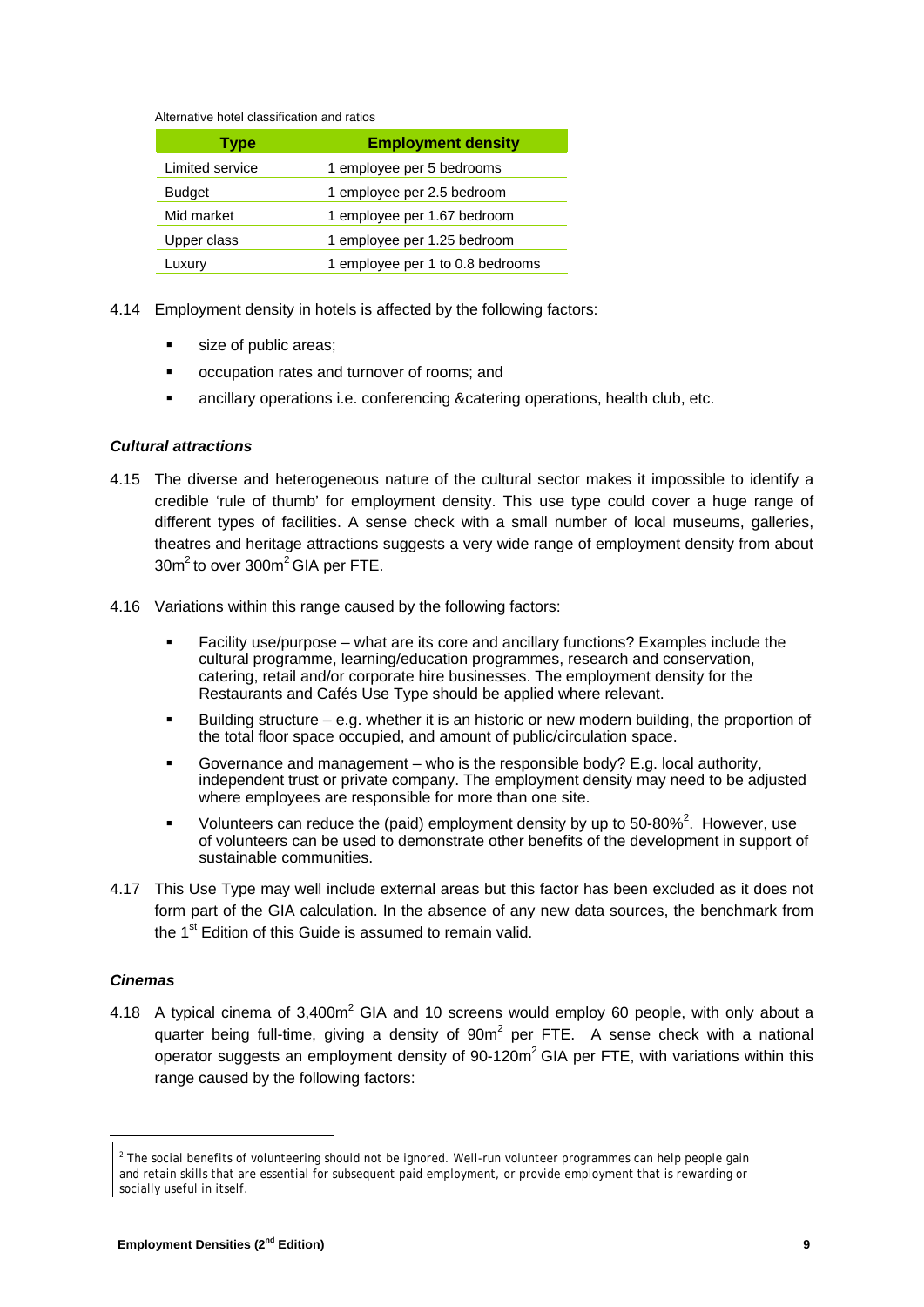- **amount of space:**
- **turnover/throughput of customers; and**
- **•** building age/design e.g. layout, number of floors etc.

#### *Amusement & entertainment centres*

- 4.19 This is an extremely diverse Use Type, including amusement arcades, zoos & aquaria, science centres and a range of other one-off visitor attractions, which makes it very difficult to identify a benchmark for employment density. Examples include:
	- An amusement arcade of 250-300m<sup>2</sup> GIA might have six staff and a density of 40-50m<sup>2</sup> GIA per FTE.
	- A small aquarium or zoo of 3,000-4,000 $m^2$  GIA and 50 staff would have a density of 60 80m<sup>2</sup> GIA per FTE.
- 4.20 Again, this Use Type may well include external areas but this factor has been excluded as it does not form part of the GIA calculation.

#### *Sports centres/private sports clubs*

- 4.21 This Use Type has a range of 30-100 $m^2$  GIA per FTE where private sports clubs are at the denser end of the spectrum in comparison to a dry fitness club/gym being at the other end.
- 4.22 Employment density in sports centres and private sports clubs are affected by the following factors:
	- whether the sports facility is wet or dry (swimming pools have minimum staff requirements by law);
	- **IDED** location, e.g. whether city centre or out of town; and
	- business model e.g. a fitness centre with a clientele which pays for a high level of personal interaction from personal trainers and physiotherapists will have a higher density.

### **b) Changing working practices in offices**

4.23 Changing working practices are manifest in all sectors, but particularly in the office sector. The change in density between the 1<sup>st</sup> edition and this  $2^{nd}$  edition of the Guide indicates these practices are delivering higher densities.

#### **Home-working**

- 4.24 Data from the 2001 Census shows that approximately 9% of the UK workforce work mainly at home. This varies by occupation and is not broken down into those 'teleworking' or other categories.
- 4.25 The proportion working from home has been increasing steadily over the last 10-15 years for the following reasons:
	- **EXEDER** increasing share of the workforce who are self-employed;
	- **EXEDENT** general increase in flexible working patterns in the workplace; and
	- improvements in telecommunications technology (i.e. high speed broadband) enabling working from home or non-workplace locations.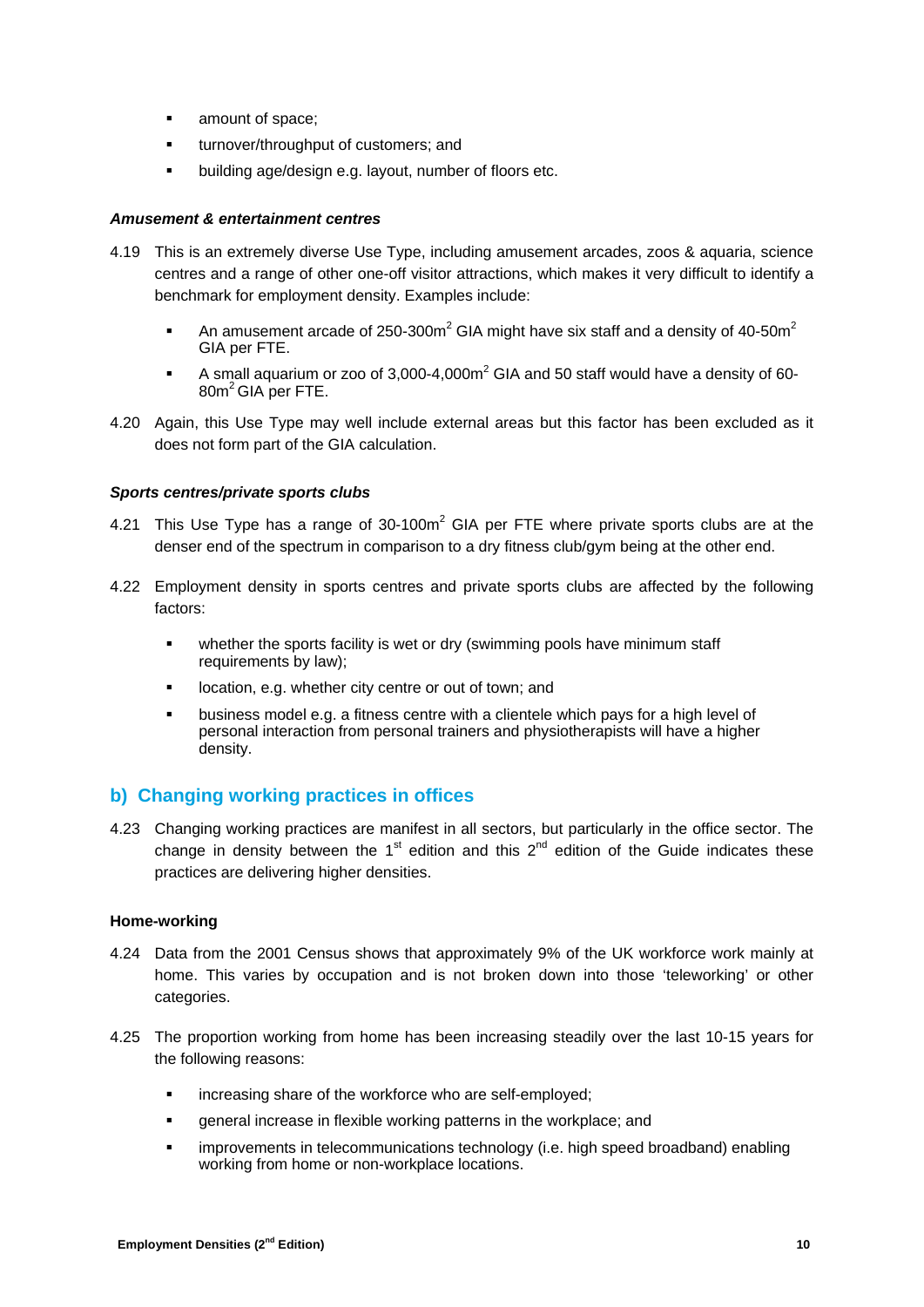- 4.26 There is only a minor variation in the prevalence of working from home between rural and urban areas. Based on the DEFRA classifications, approximately 10% of the workforce in rural areas are home-workers compared to 8% in mainly urban districts.
- 4.27 A 2005 labour market trends study estimated that home workers had increased to 11% of the workforce, representing annual average increase of 4% since 1997. If we compare this to the long-term average increase in the workforce of 1% per annum and apply these growth rates to 2011, then it can be reasonably assumed that approximately 13% of the workforce will work from home.
- 4.28 Even though some of this employment is generated purely from home working, for the purposes of this Guide, however, only jobs directly linked to employment space (as opposed to residential space) should be estimated, so that double counting is avoided.

#### **Hot-desking**

- 4.29 Hot-desking has become increasingly prevalent within the office sector. This is particularly the case in city centre locations where rents are higher. For the purposes of this Guide, the Office density measurements assume a 'workstation:FTE' ratio of 1:1.
- 4.30 In practice, however, organisations look to accommodate staff at varying workstation:FTE ratios. These can vary from a 1:1 ratio down to a ratio of 7:10. It is likely that as pressures on space efficiencies increase (for instance, to reduce both costs and carbon emissions) a tighter hot-desking policy is likely to be introduced and implemented. In effect, the lower the workstation:FTE ratio, the higher the employment density.

| <b>Example</b><br>Development: | 1,000m <sup>2</sup> NIA development of B1 General Office space                                                               |                                                                                               |
|--------------------------------|------------------------------------------------------------------------------------------------------------------------------|-----------------------------------------------------------------------------------------------|
| Appraisal:                     | Apply benchmark of 12m <sup>2</sup> per FTE<br>at the workstation to FTE ratio of 1:1                                        | $1,000m^2 \div 12m^2$ per FTE = 83 FTE<br>83 FTE $\div$ 1 workstation each =<br><b>83 FTE</b> |
|                                | But:<br>applying workstation to FTE ratio of 8:10<br>This gives a revised employment density of 9.6m <sup>2</sup><br>per FTE | 83 FTE $\div$ 0.8 workstation each =<br><b>104 FTE</b>                                        |

Worked Example 3 – Calculating employment density for hot-desking offices

#### **Residents and local jobs**

4.31 Research by GLA Economics for Greater London investigated the relationship between population density and employment in areas of low accessibility (i.e. avoiding central London and other key centres). It is clear that where there is more housing there will be greater demand for local goods and services, e.g. leisure facilities, schools, cinemas, cafes, bakeries etc., and in turn this will generate employment. The research was intended to identify interactions between residents and jobs that are essentially local and to inform the use of 'job:residents' ratios in planning housing developments in areas of high and low accessibility.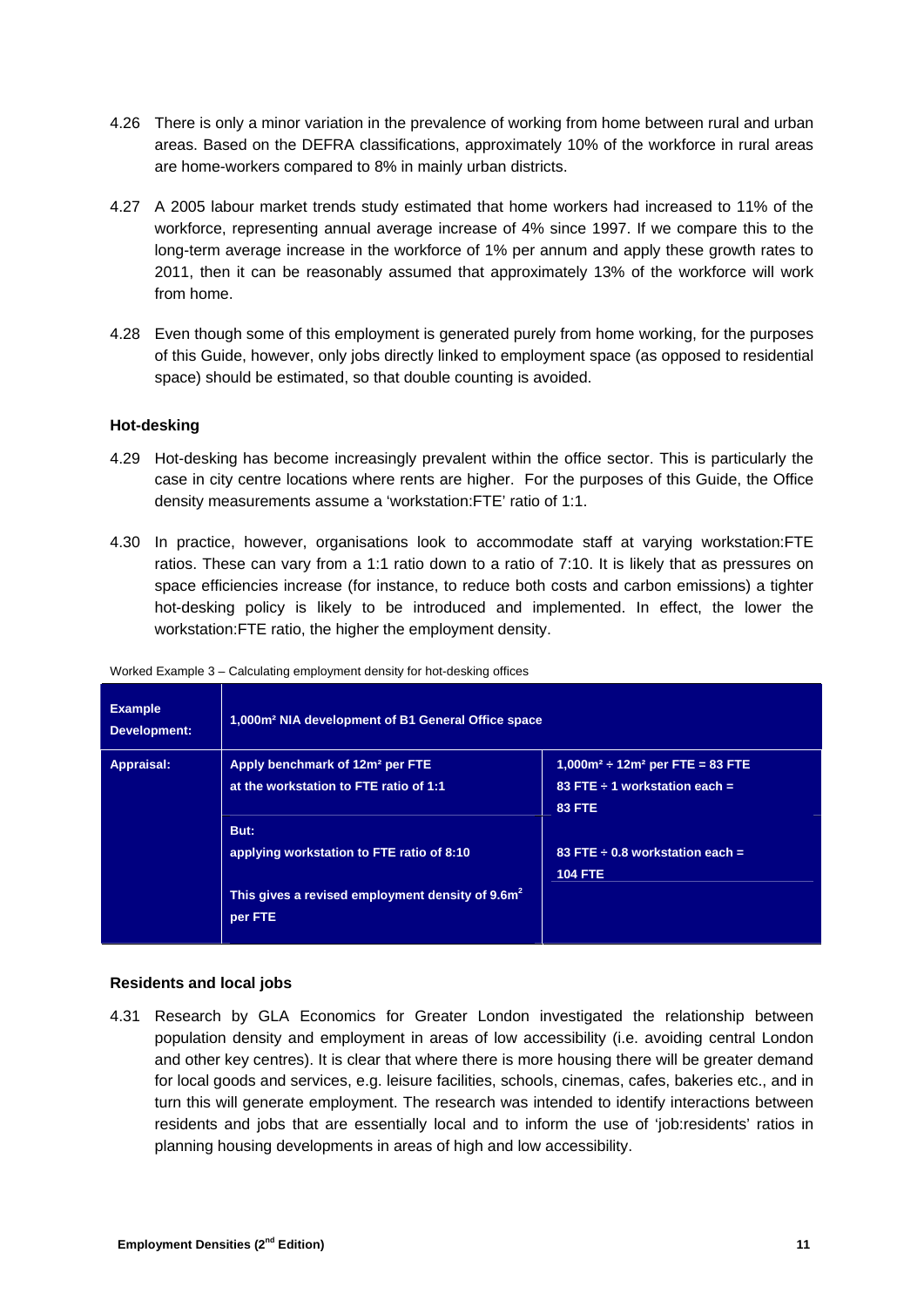- 4.32 The paper concludes by noting that land used for housing will have associated employment growth in the locality. Taking the coefficient of employment density regressed alone on population density in areas of low accessibility, it can be deduced that an increase to the resident population of, say, 1,000 will on average have the potential to give rise to a further 230 jobs in the locality.
- 4.33 This study was undertaken for London where higher earnings in the central area support lower wage services in outer London. Based on earning differentials between London and the rest of the UK we suggest that a figure of **150 jobs per 1,000 increase in population** is more applicable outside London.

#### **This employment density assumption should only be used for purely residential developments.**

4.34 Where the development is mixed use, employment densities should be calculated from the commercial aspect of the development and not the residential. This will avoid double counting employment figures.

## **c) Density variance through size of premises**

4.35 A common thread apparent in the research for this guidance has found that smaller buildings generally have higher densities than larger buildings for all Use Types.

## **d) Density variance through location**

- 4.36 One of the factors affecting density is the location of a development in terms of its accessibility and proximity to a town or city.
- 4.37 The main information on location variances is from the office sector (see table below). Suburban and out of town business park locations tend have the higher densities than city and town centre locations, which is surprising given town centre occupancy costs. This may be explained by the greater presence of meeting spaces and boardrooms in a city location and the propensity for call centre and high density administration functions to be located out of town.

| Location    | Area per FTE (general office) |
|-------------|-------------------------------|
| In Town     | $11.9 \text{ m}^2$            |
| Out of Town | 11.4 $m2$                     |

## **e) Density variances amongst English regions**

4.38 There is a lack of regional data by Use Type with which to provide any benchmark figures. However, it is recognised that there will be differences across the country, e.g. between the North and South and between London and the South East and other regions. There are unlikely to be significant differences between North East and North West regions, or parts of the South East and Eastern regions.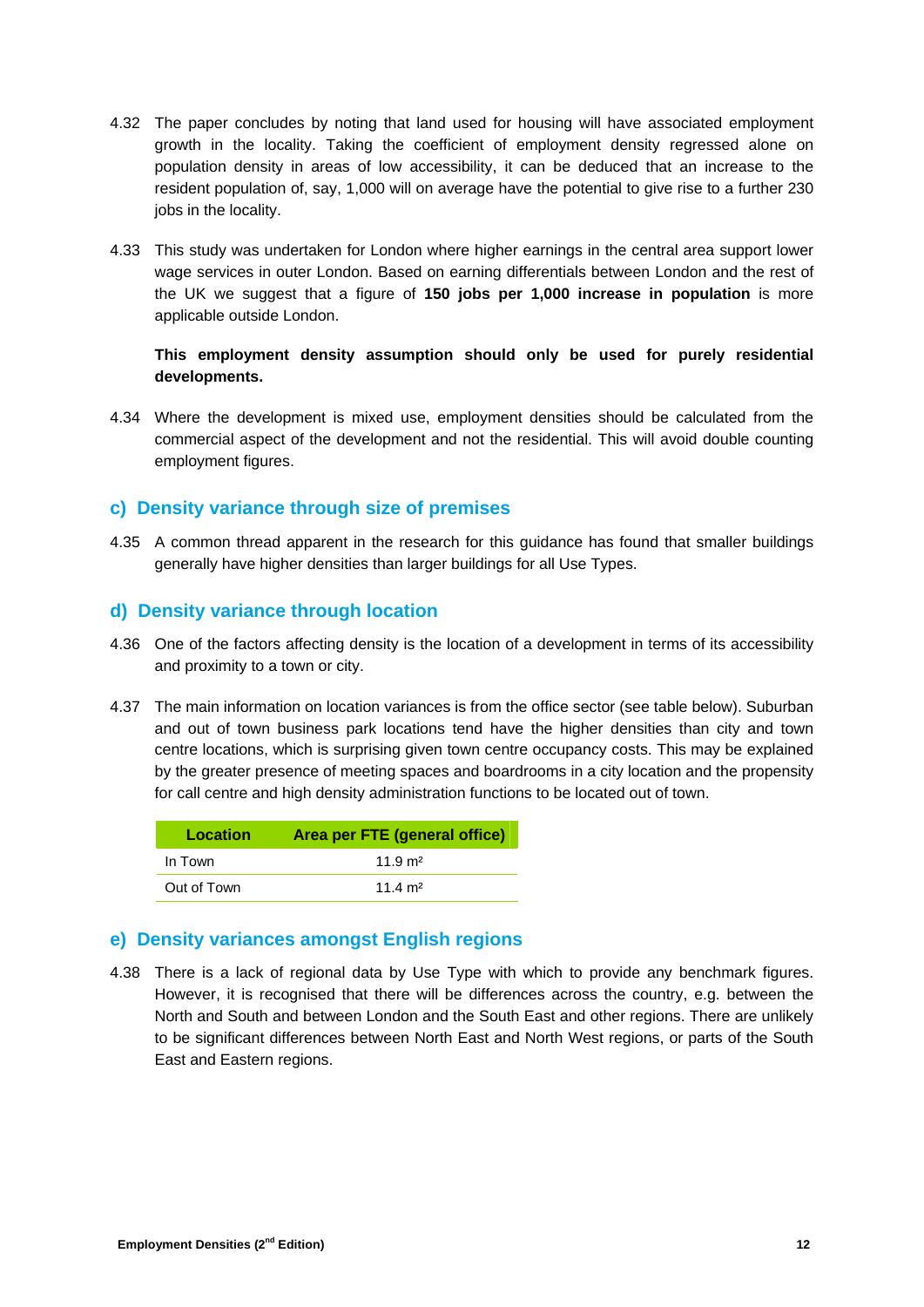## **f) Density variances over economic cycles**

- 4.39 Employment densities fluctuate over time for any given building. During times of economic buoyancy when businesses are expanding, and taking on more staff, densities increase. Conversely, during periods of economic instability or recession, companies may reduce the number of employees or rationalise accommodation, which may have the effect of reducing employment density.
- 4.40 It is difficult to identify the correlation between economic activity and changes in employment density due to the time lag between property acquisitions and disposals and economic activity. Regional variations in the economic cycle also complicate the assessment of employment densities.
- 4.41 When considering employment density it is important to take account of:
	- the prevailing economic context, e.g. is it an economically buoyant or depressed period;
	- **•** property prices; and
	- **•** how profitable is the sector in question, i.e. the impact of a downturn will be cushioned in a highly profitable sector.

### **g) Density variance through building age**

- 4.42 In general, lower densities occur in older buildings, often reflecting the less efficient use of space in such buildings, when compared to purpose-designed modern accommodation. As older buildings are refurbished and modernised, densities will, on average, increase and therefore density can be considered to be increasing over time as older building stock is refurbished.
- 4.43 The table below shows the variance in employment densities within general office buildings and how these might vary according to the age of the building. The reduction in employment density in the '2001 to present' bracket could be due to increased energy awareness as well as the increased provision of breakout and collaborative working spaces.

| <b>Age of construction</b> | Area per FTE (general office) |
|----------------------------|-------------------------------|
| Pre 1945                   | $15.6 \text{ m}^2$            |
| 1945 to 1984               | $12.5 \text{ m}^2$            |
| 1985 to 2000               | $10.3 \text{ m}^2$            |
| 2001 to present            | 11.5 $m2$                     |

### **h) Density variance through energy efficiency**

- 4.44 Sustainable design attempts to reduce energy consumption (amongst other things). The two energy efficiency measures that may affect employment density are:
	- Using natural ventilation<sup>3</sup> rather than energy intensive air-conditioning as natural ventilation works within the physical constraints of the building, there will be a limit to the

<sup>&</sup>lt;sup>3</sup> internal and external air currents and the thermal properties of certain building materials are used to provide cool fresh air to occupants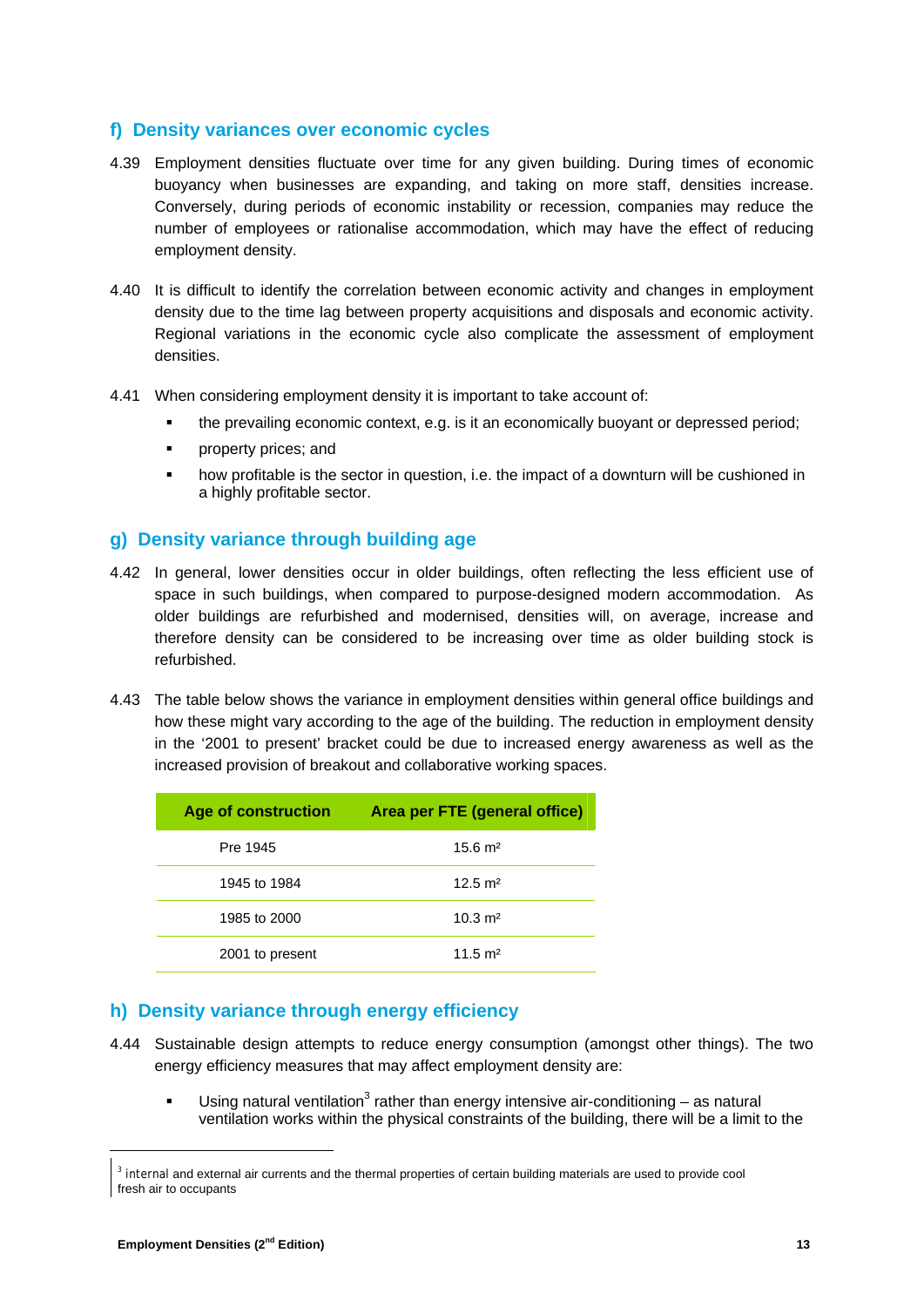number of occupants that naturally ventilated space can support. This may mean that low energy buildings require lower employment densities to keep heat gain from occupants and their associated equipment within operable limits.

- The provision of as much natural daylight as possible to minimise lighting loads this may affect the amount of glazing, the layout of workstations and the depth of floor plates.
- 4.45 It is worth noting, therefore, that increased use of natural ventilation and daylight may limit the overall floorspace achievable on a development site.

### **i) Changing technologies in industrial, warehouse and distribution sectors**

4.46 The increased automation of functions in these uses is another factor affecting employment density. Where there is a high degree of automation the employment densities are likely to be less than the benchmark figure.

## **j) Length of occupation and type of tenure**

4.47 The length of occupation can have an impact on the employment density of a building. Occupiers who hold their workspace on a freehold or long leasehold basis have less impetus to relocate than those holding under a short leasehold basis. A recently purchased freehold property is likely to have a lower employment density as owners may have taken more space initially, to allow for future expansion. Conversely, an occupier who has been in a property for a number of years may have higher employment densities due to expansion. It is likely that the more flexible the structure of occupation, i.e. short-term occupation with a leasehold tenure, the closer the employment density will be to the benchmark figures and to an occupier's own target employment density.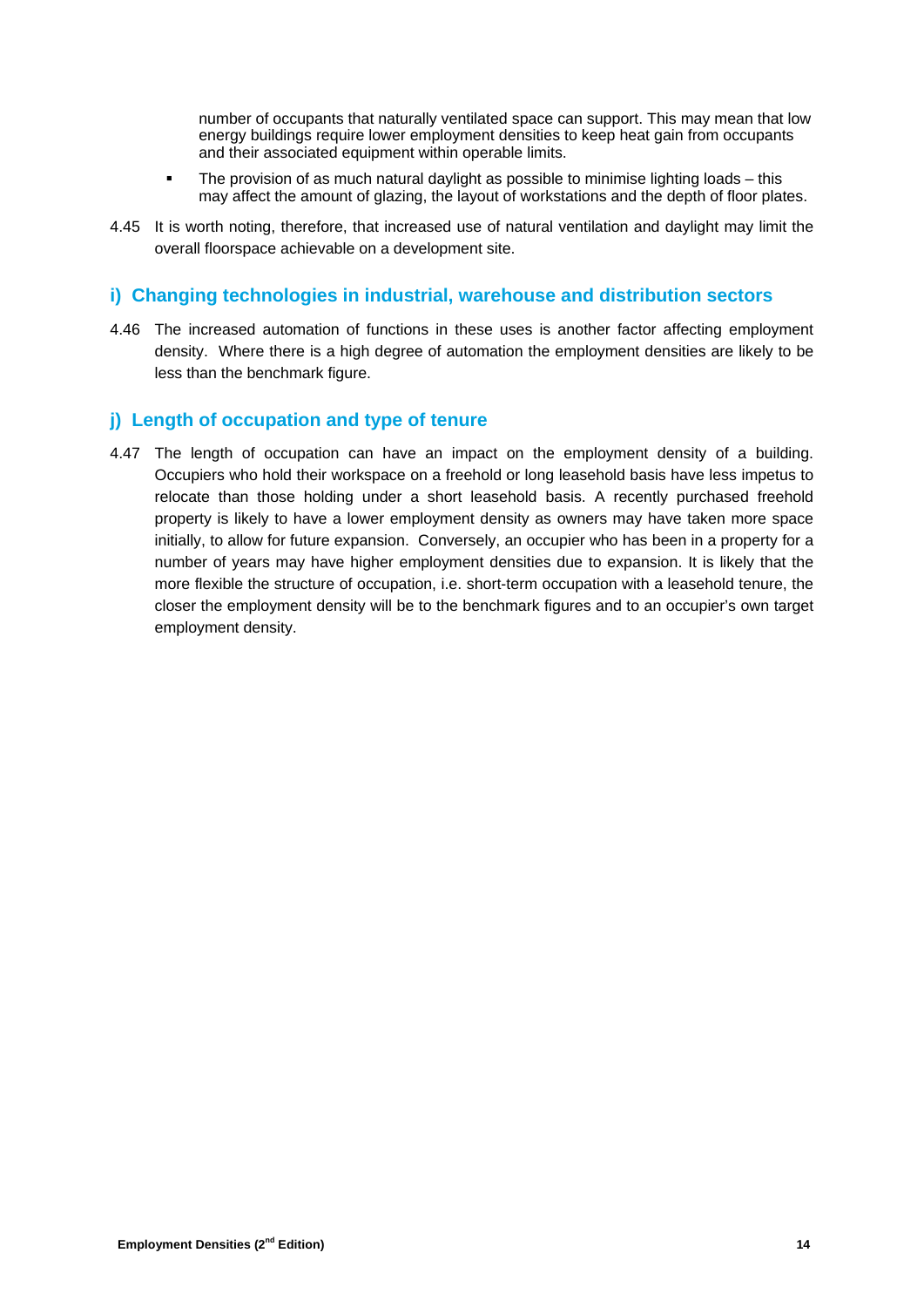## Appendix 1 – References

| <b>Source</b>                                                                                                                                  |
|------------------------------------------------------------------------------------------------------------------------------------------------|
| London Employment Sites Database, GLA Economics, 2005                                                                                          |
| Use of Business Space and Changing Working Practices in the South East, DTZ, 2004                                                              |
| Floor Space and Employment Survey: City of Sydney Local Government Area. Summary Report, 2001                                                  |
| The UK Serviced Office Market, Actium Consult, Instant Offices & City University Business School, 2001                                         |
| Mayor of London, Industrial and Warehousing Land Demand in London, August 2004                                                                 |
| Employment Market Report 2009 - Colindale Borough Council, 2009                                                                                |
| Camden: Employment Land Review, June 2008                                                                                                      |
| Industrial and Warehousing Land Demand in London, Mayor of London, August 2004                                                                 |
| South Oxfordshire DC Employment Land Review August 2007                                                                                        |
| CSW Sub Region Employment Land Study June 2007                                                                                                 |
| Background Paper 3, South East Plan, 2004                                                                                                      |
| Employment Land Requirement in the London Fringe, SEERA, 2005                                                                                  |
| Worthing: Employment Land Study, October 2005                                                                                                  |
| Wiltshire Workspace and Employment Land Strategy, 2009                                                                                         |
| Central Hertfordshire Employment Land Review, February 2007                                                                                    |
| Cambridge City and South Cambridgeshire: Employment Land Review, July 2008                                                                     |
| Cambridge Employment Land Review, July 08                                                                                                      |
| Kettering Borough Employment Land Requirements 2008                                                                                            |
| Nottingham City Region: Employment Land Study, January 2007                                                                                    |
| Leicester and Leicestershire: Employment Land Study, October 2008                                                                              |
| Scarborough Employment land Review, May 2006                                                                                                   |
| Richmondshire Joint Employment Land Review, January 2007                                                                                       |
| Greater Manchester: Employment Land Position Statement, August 2009                                                                            |
| Liverpool: Employment Land Study, March 2009                                                                                                   |
| Employment Land Requirements in Barnsley to 2016                                                                                               |
| Future trends in the Demand for Warehouse Property, King Sturge, Cranfield School of Management, April 2003                                    |
| Black Country Consortium, Floorspace Requirements and Land Density Assumptions, Drivers Jonas, 2005                                            |
| CSW Sub Region Employment Land Study, June 07                                                                                                  |
| Not Just Stacking Shelves, ProLogis, January 2006                                                                                              |
| Employment Land Requirement in the London Fringe, SEERA, 2005                                                                                  |
| <b>IPD Occupiers Database</b>                                                                                                                  |
| Census area statistics 2001 (available via www.nomisweb.co.uk)                                                                                 |
| Annual Survey of Hours and Earnings 2008 (available via www.nomisweb.co.uk)                                                                    |
| Labour Force Surveys 2001-2009 (available via www.nomisweb.co.uk)                                                                              |
| Annual Business Inquiry (available via www.nomisweb.co.uk)                                                                                     |
| Land Use Statistics 2008 Dept Communities and Local Government (available via<br>www.neighbourhood.statistics.gov.uk)                          |
| Home-based working using communication technologies"; National Statistics Feature in Labour Market Trends                                      |
| October 2005                                                                                                                                   |
| 'Changes in working trends over the past decade' National Statistics Feature in Labour Market Trends January<br>2004                           |
| 'More residents, more jobs? The relationship between population, employment and accessibility in London'; GLA<br>Economics Report January 2005 |
| <b>Consultations</b>                                                                                                                           |
| A range of in-house Locum Consulting/Colliers International information and expert opinion.                                                    |
| Consultations with a small number of operators of hotels, leisure, visitor attractions and cultural venues.                                    |

Consultations with a small number of operators within the retail and industrial sectors.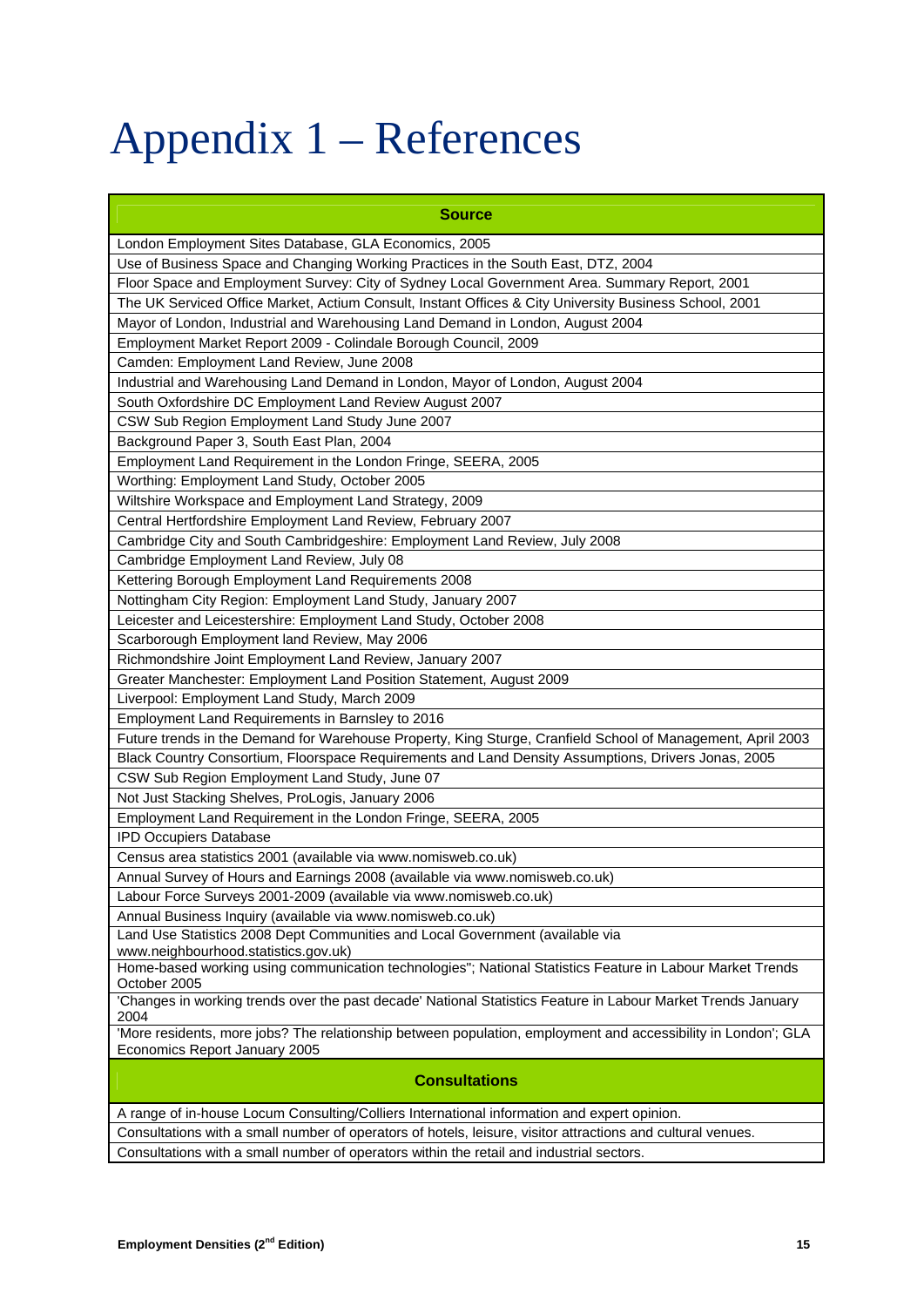## Appendix 2 – Floorspace Definitions

The Royal Institution of Chartered Surveyors (RICS) defines floorspace in its 6<sup>th</sup> Edition 'Code of Measuring Practice: A Guide for Surveyors and Valuers'. These definitions are set out within the following tables:

## **Gross External Area – GEA**

**Gross External Area is the area of a building measured externally at each floor level** 

| <b>Including</b>                                                                                                     | <b>Excluding</b>                                                                 |
|----------------------------------------------------------------------------------------------------------------------|----------------------------------------------------------------------------------|
| Perimeter wall thickness and external projections                                                                    | External open-sided balconies, covered ways and<br>fire escapes                  |
| Areas occupied by internal walls and partitions                                                                      | Canopies                                                                         |
| Columns, piers, chimney breasts, stairwells, lift-wells,<br>and the like                                             | Open vehicle parking areas, roof terraces, and the<br>like                       |
| Atria and entrance halls, with clear height above,<br>measured at base level only                                    | Voids over or under structural, raked or stepped<br>floors                       |
| Internal balconies                                                                                                   | Greenhouses, garden stores, fuel stores, and the<br>like in residential property |
| Structural, raked or stepped floors are to be treated<br>as a level floor measured horizontally                      |                                                                                  |
| Horizontal floors, whether accessible or not, below<br>structural, raked or stepped floors                           |                                                                                  |
| Mezzanine areas intended for use with permanent<br>access                                                            |                                                                                  |
| Lift rooms, plant rooms, fuel stores, tank rooms<br>which are housed in a covered structure of a<br>permanent nature |                                                                                  |
| Outbuildings which share at least one wall with the<br>main building                                                 |                                                                                  |
| Loading bays                                                                                                         |                                                                                  |
| Areas with a headroom of less than 1.5m                                                                              |                                                                                  |
| Pavement vaults                                                                                                      |                                                                                  |
| Garages                                                                                                              |                                                                                  |
| Conservatories                                                                                                       |                                                                                  |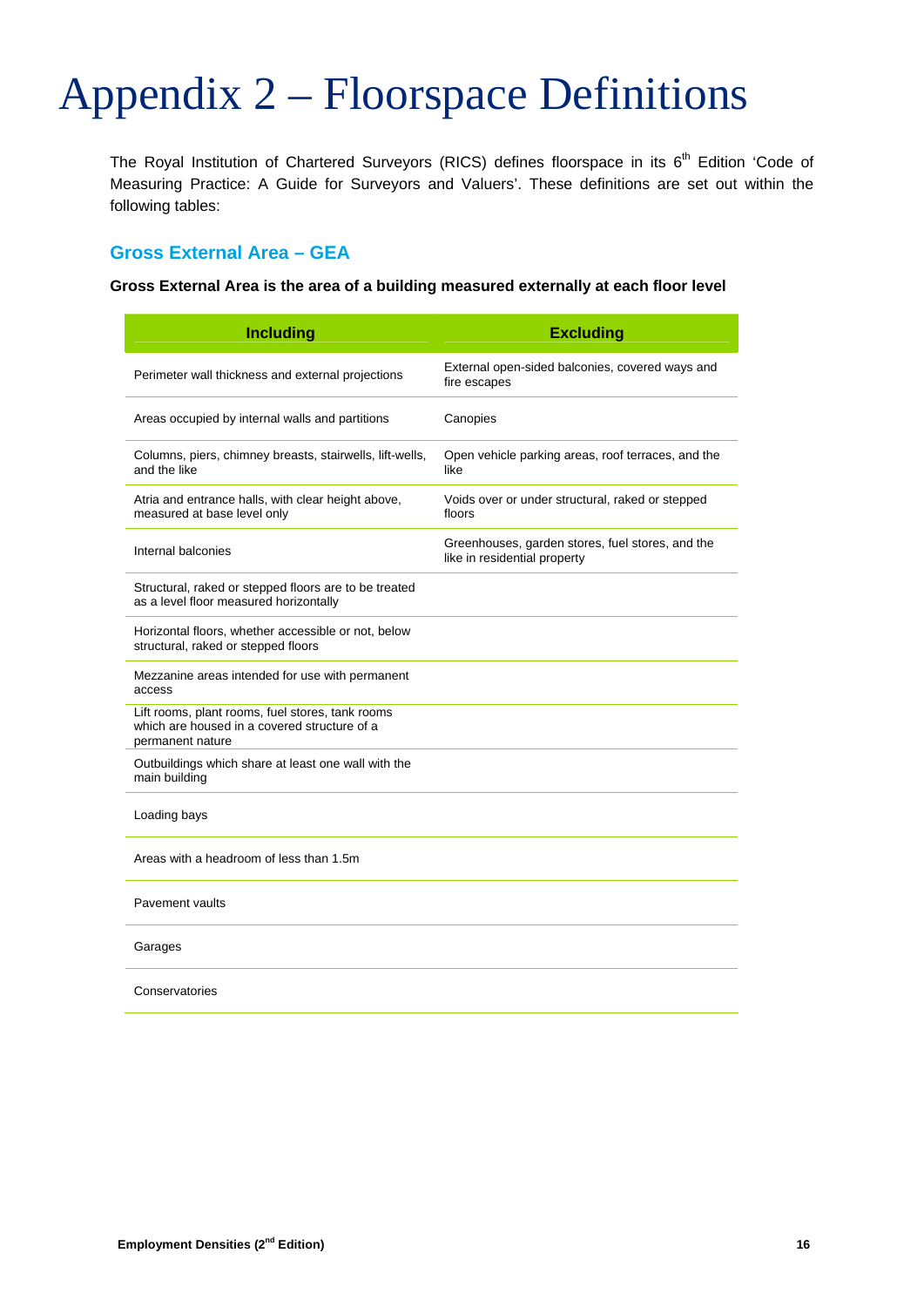## **Gross Internal Area – GIA**

**Gross Internal Area is the area of a building measured to the internal face of the perimeter walls at each floor level** 

| <b>Including</b>                                                                                                                                               | <b>Excluding</b>                                                        |
|----------------------------------------------------------------------------------------------------------------------------------------------------------------|-------------------------------------------------------------------------|
| Areas occupied by internal walls and partitions                                                                                                                | Perimeter wall thicknesses and external<br>projections                  |
| Columns, piers, chimney breasts, stairwells, lift-wells, other<br>internal projections, vertical ducts, and the like                                           | External open-sided balconies, covered ways and<br>fire escapes         |
| Atria and entrance halls, with clear height above,<br>measured at base level only                                                                              | Canopies                                                                |
| Internal open-sided balconies, walkways, and the like                                                                                                          | Voids over or under structural, raked or stepped<br>floors              |
| Structural, raked or stepped floors are property to be<br>treated as a level floor measured horizontally                                                       | Greenhouses, garden stores, fuel stores, and the<br>like in residential |
| Horizontal floors, with permanent access, below structural,<br>raked or stepped floors                                                                         |                                                                         |
| Corridors of a permanent essential nature (e.g. fire<br>corridors, smoke lobbies)                                                                              |                                                                         |
| Mezzanine floor areas with permanent access                                                                                                                    |                                                                         |
| Lift rooms, plant rooms, fuel stores, tank rooms which are<br>housed in a covered structure of a permanent nature,<br>whether or not above the main roof level |                                                                         |
| Service accommodation such as toilets, toilet lobbies,<br>bathrooms, showers, changing rooms, cleaners' rooms,<br>and the like                                 |                                                                         |
| Projection rooms                                                                                                                                               |                                                                         |
| Voids over stairwells and lift shafts on upper floors                                                                                                          |                                                                         |
| Loading bays                                                                                                                                                   |                                                                         |
| Areas with a headroom of less than 1.5m                                                                                                                        |                                                                         |
| <b>Pavement vaults</b>                                                                                                                                         |                                                                         |
| Garages                                                                                                                                                        |                                                                         |
| Conservatories                                                                                                                                                 |                                                                         |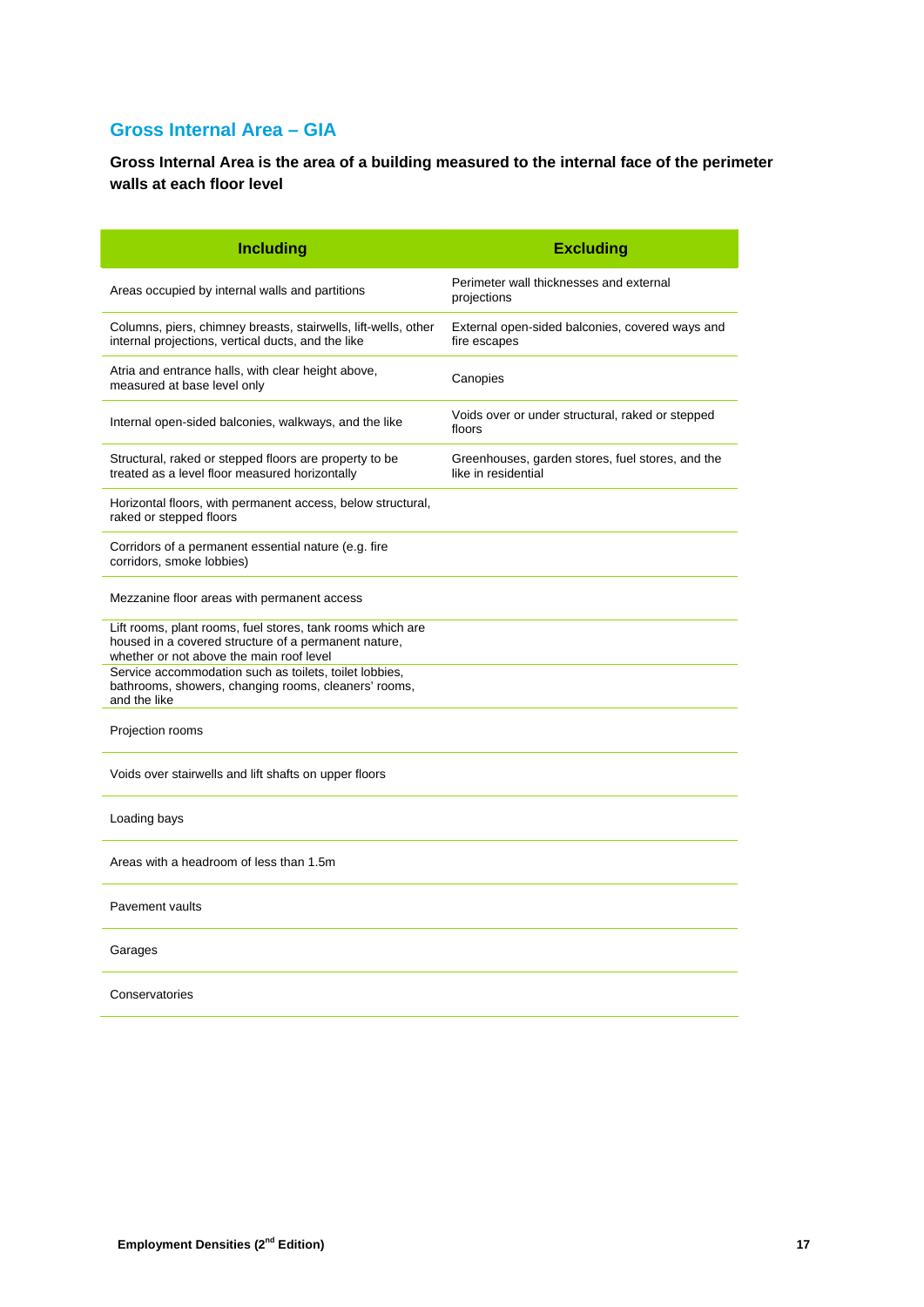## **Net Internal Area – NIA**

**Net Internal Area is the** *usable* **area within a building measured to the internal face of the perimeter walls at each floor level.** 

| <b>Including</b>                                                                         | <b>Excluding</b>                                                                                                                                                                           |  |  |  |  |  |
|------------------------------------------------------------------------------------------|--------------------------------------------------------------------------------------------------------------------------------------------------------------------------------------------|--|--|--|--|--|
| Atria with clear height above, measured at base level<br>only                            | Those parts of entrance halls, atria, landings and<br>balconies used in common                                                                                                             |  |  |  |  |  |
| Entrance halls                                                                           | Toilets, toilet lobbies, bathrooms, cleaners' rooms, and the<br>like                                                                                                                       |  |  |  |  |  |
| Notional lift lobbies and notional<br>fire corridors                                     | Lift rooms, plant rooms, tank rooms (other than those of a<br>trade process nature), fuel stores, and the like                                                                             |  |  |  |  |  |
| Kitchens                                                                                 | Stairwells, lift-wells and permanent lift lobbies                                                                                                                                          |  |  |  |  |  |
| Built-in units, cupboards, and the<br>like occupying usable areas                        | Corridors and other circulation areas where used in<br>common with other occupiers                                                                                                         |  |  |  |  |  |
| Ramps, sloping areas and steps<br>within usable areas                                    | Permanent<br>circulation<br>corridors<br>and<br>areas.<br>thresholds/recesses associated with access, but not those<br>parts that are usable areas                                         |  |  |  |  |  |
| Areas occupied by ventilation/<br>heating grilles                                        | Areas under the control of service or other external<br>authorities including meter cupboards and statutory<br>service supply points                                                       |  |  |  |  |  |
| Areas occupied by skirting and<br>perimeter trunking                                     | Internal structural walls, walls enclosing excluded areas,<br>columns, piers, chimney breasts, other projections, vertical<br>ducts, walls separating tenancies and the like               |  |  |  |  |  |
| Areas occupied by non-structural<br>walls subdividing accommodation in<br>sole occupancy | The space occupied by permanent and continuous air-<br>conditioning, heating or cooling apparatus, and ducting in<br>so far as the space it occupies is rendered substantially<br>unusable |  |  |  |  |  |
| Pavement vaults                                                                          | The space occupied by permanent, intermittent air-<br>conditioning, heating or cooling apparatus protruding<br>0.25m or more into the usable area                                          |  |  |  |  |  |
|                                                                                          | Areas with a headroom of less than 1.5m                                                                                                                                                    |  |  |  |  |  |
|                                                                                          | Areas rendered substantially unusable by virtue of having<br>a dimension between opposite faces of less than 0.25m                                                                         |  |  |  |  |  |
|                                                                                          | Vehicle parking areas (the number and type of spaces<br>noted)                                                                                                                             |  |  |  |  |  |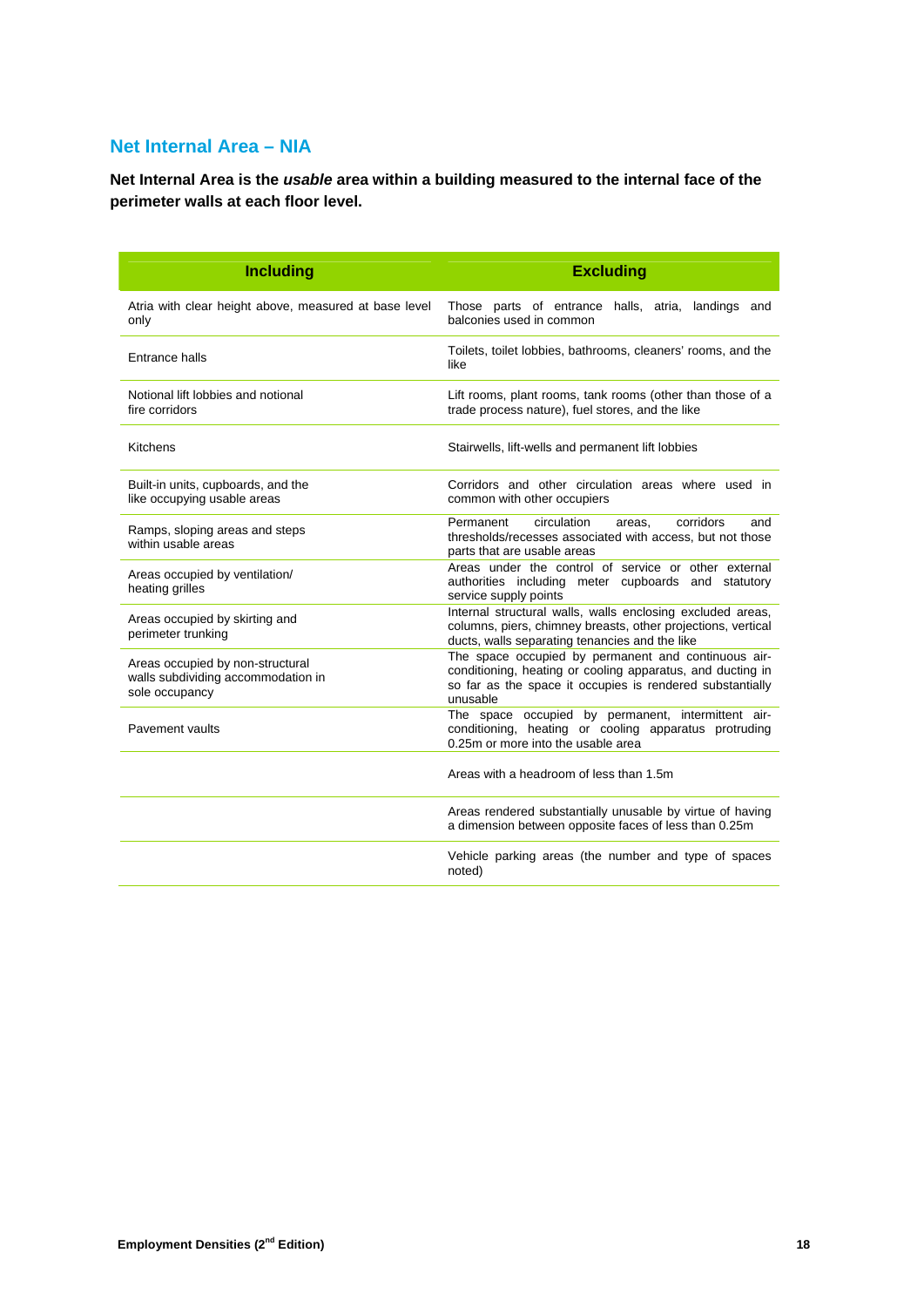## Appendix 3 – Shift working

The extent to which shift working takes place will alter the employment density. For example, a retail job may be filled by a combination of full-time and part-time employees over the course of a working day.

The 2008 Labour Force Survey (LFS) indicates that on average, 13% of those in employment work shifts (in addition to 3% working shifts 'occasionally'). The most common type of shift work by far is the two-shift system, with its share remaining fairly constant since 1998. There has also been little change in the type of shifts worked over the past ten years.

There is a no recent data on the proportion of shift working by industry sector. A study by the Office of National Statistics (ONS) assessing the change in working patterns between 1993 and 2003 found that shift working in both office and retail employment had increased over the ten year period:

- Transport and communication industry had the most common use of shift work with circa 25%+.
- Retail (UK SIC(92) industrial group 5) shift working rose from circa 10 15%.
- Office jobs (UK SIC(92) industrial group 7) rose from 2.5% in 1993 to circa 5% in 2003.

Shift patterns can be seen to vary significantly across all use types and will be dependent on local working practices. Suggested shift patterns that could be used as a rule of thumb are:

| <b>Use Class</b>        | Number of shifts in a<br>working day |  |  |
|-------------------------|--------------------------------------|--|--|
| A1<br>(Retail)          | 1.5                                  |  |  |
| B1<br>(General Offices) | 1                                    |  |  |
| B1<br>(Call Centre)     | 1.5                                  |  |  |
| B1<br>(R&D/Hi-Tech)     | 2                                    |  |  |
| <b>B2</b>               | 2                                    |  |  |
| B8                      | 1                                    |  |  |

#### **N.B. All figures within Section 3 of this Guide are assumed to be based on a single shift.**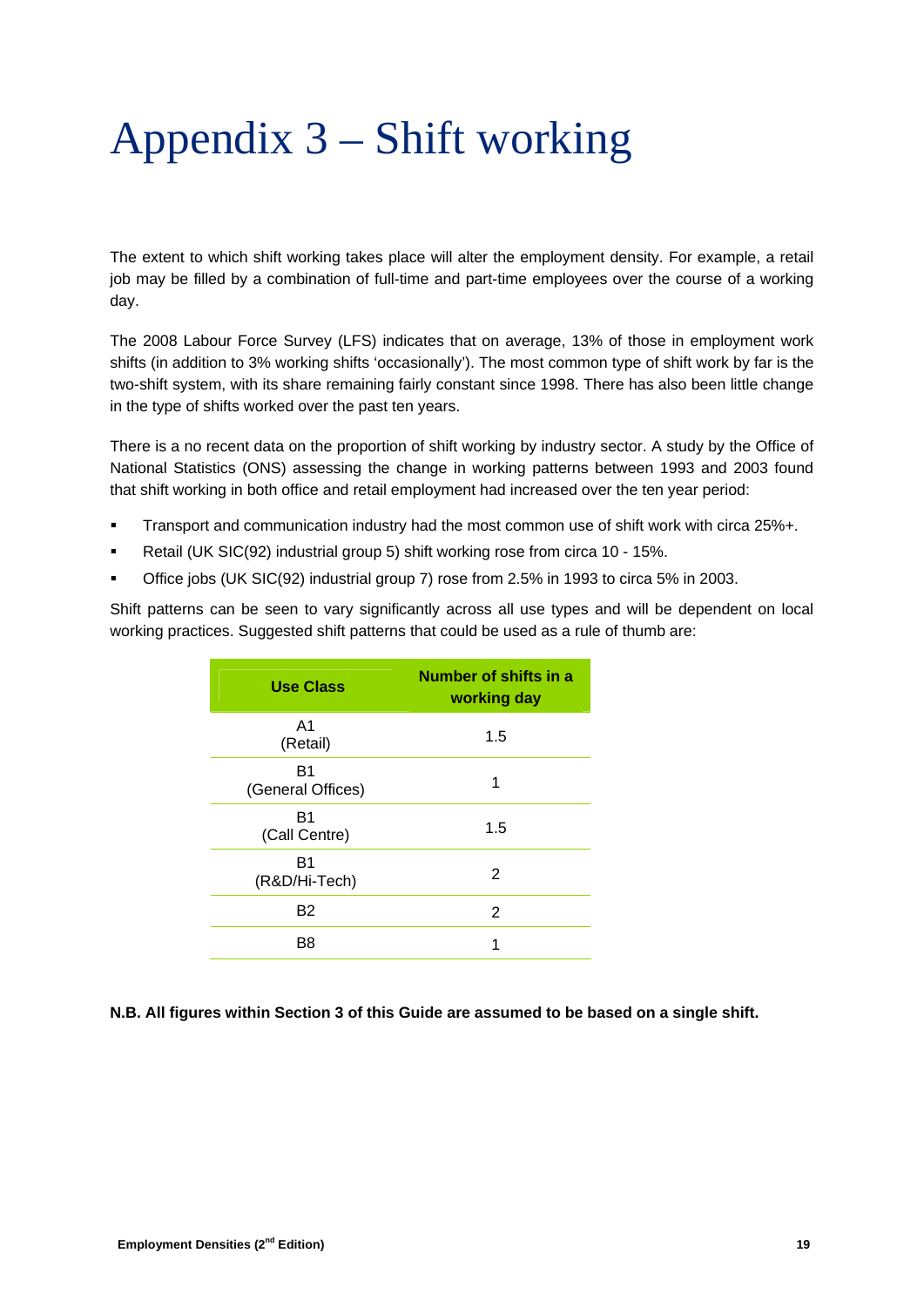## Appendix 4 – Definitions of Office **Types**

|                       | <b>Definition</b>                                                                                                                                                                                                                                                                                                                                                                                                                                          |  |  |
|-----------------------|------------------------------------------------------------------------------------------------------------------------------------------------------------------------------------------------------------------------------------------------------------------------------------------------------------------------------------------------------------------------------------------------------------------------------------------------------------|--|--|
| <b>General office</b> | This category is inclusive of all mixed use or undefined use including HQ<br>offices, client-facing offices and other administrative offices. Other varieties<br>of office which are separately identified below (i.e. Call Centres, IT/Data<br>Centres, Business Park and Serviced Offices are threfore excluded from this<br>category.                                                                                                                   |  |  |
|                       | Definitions of the types of office included within theis class of office are as<br>follows:                                                                                                                                                                                                                                                                                                                                                                |  |  |
|                       | <b>HQ Office</b>                                                                                                                                                                                                                                                                                                                                                                                                                                           |  |  |
|                       | A Headquarters office is a building where the predominant use is as an<br>organisation, or brand/division headquarters.                                                                                                                                                                                                                                                                                                                                    |  |  |
|                       | Headquarters offices typically fall into two distinct types: those which offer a<br>relatively small amount of accommodation, predominantly for the senior<br>management team and their support, and those larger buildings which<br>centralise much more of the central management and policy-making. For<br>public sector organisations the organisational or departmental headquarters<br>should be included in this definition.                        |  |  |
|                       | <b>Client-facing Office</b>                                                                                                                                                                                                                                                                                                                                                                                                                                |  |  |
|                       | A client-facing office (or "front office") is a building predominantly dedicated<br>to client or customer-facing activities. This will typically be the key driver for<br>the building's location (i.e. readily accessible by clients or near to the<br>customer base served) and will also influence the style (higher proportions of<br>"front of house" and meeting spaces) and standard of accommodation<br>(higher standard front of house services). |  |  |
|                       | <b>Administrative Office</b>                                                                                                                                                                                                                                                                                                                                                                                                                               |  |  |
|                       | An administrative office (or "back office") is a building predominantly<br>dedicated to non-client or customer facing activities in support of the<br>operation of the business. Included are "middle office" functions -<br>departments of a financial services company that manage position-keeping<br>(i.e. control representation of transactions within transaction-registering<br>system of a company).                                              |  |  |
|                       | A back office is where tasks dedicated to running the company itself take<br>place. Examples of back-office tasks include IT departments that keep the<br>phones and computers running (operations architecture), accounting, and<br>human resources.                                                                                                                                                                                                      |  |  |
| <b>Call centre</b>    | A call centre is a building where the predominant use is as a call centre or<br>contact centre. These buildings may be either converted standard office<br>space (typically open-plan), converted, or purpose-built warehouse-type<br>space.                                                                                                                                                                                                               |  |  |
|                       | A call centre or call centre is a centralised office used for the purpose of<br>receiving and transmitting a large volume of requests by telephone.                                                                                                                                                                                                                                                                                                        |  |  |
|                       | A call centre is operated by a company to administer incoming product<br>support or information inquiries from consumers/customers. Outgoing calls<br>for telemarketing, clientele, and debt collection are also made. In addition to<br>a call centre, collective handling of letters, faxes, and e-mails at one location<br>is known as a contact centre.                                                                                                |  |  |
|                       | Call-centres use a wide variety of different technologies to allow them to<br>manage large volumes of work. These technologies facilitate queuing and<br>processing of calls, maintaining consistent work flow for agents and creating<br>other business cost savings.                                                                                                                                                                                     |  |  |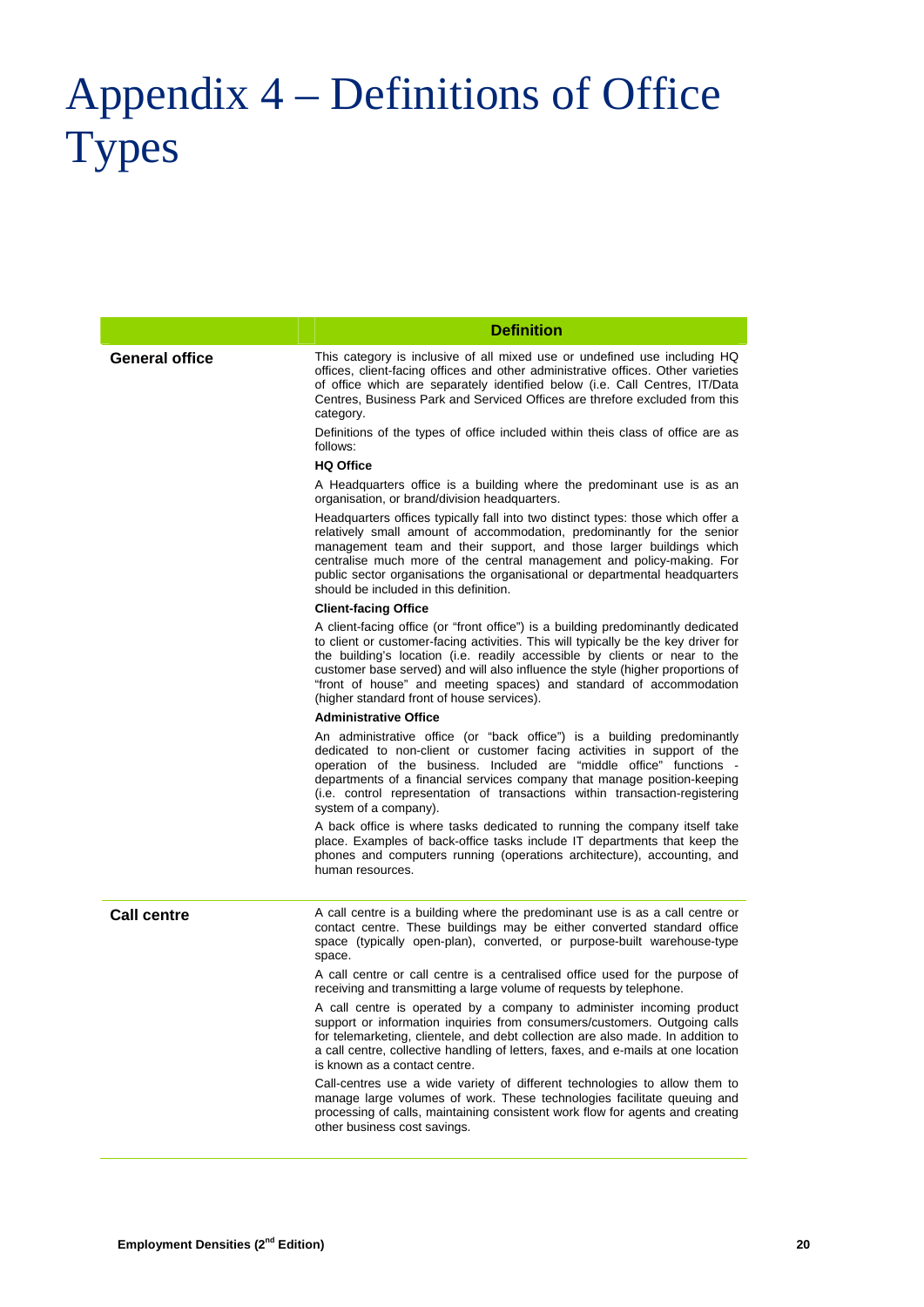| <b>Office Type</b>     | <b>Definition</b>                                                                                                                                                                                                                                                                                                                                                                                                                                                                                                                                                                                                                                                                                                                                                                                                                                                                                                                                                                                                                                                                                                                                                                                                                                                                                                                                                                                                                                                                                                                                                                                                                                                                                                                                                                                                                                      |  |  |  |
|------------------------|--------------------------------------------------------------------------------------------------------------------------------------------------------------------------------------------------------------------------------------------------------------------------------------------------------------------------------------------------------------------------------------------------------------------------------------------------------------------------------------------------------------------------------------------------------------------------------------------------------------------------------------------------------------------------------------------------------------------------------------------------------------------------------------------------------------------------------------------------------------------------------------------------------------------------------------------------------------------------------------------------------------------------------------------------------------------------------------------------------------------------------------------------------------------------------------------------------------------------------------------------------------------------------------------------------------------------------------------------------------------------------------------------------------------------------------------------------------------------------------------------------------------------------------------------------------------------------------------------------------------------------------------------------------------------------------------------------------------------------------------------------------------------------------------------------------------------------------------------------|--|--|--|
| IT/ data centre        | A data centre or computer centre is a building predominantly allocated to<br>house computer systems. Exclude offices which have significant data centre<br>functions within them (e.g. trading floors or call-centres).<br>A data centre is a facility used to house computer systems and associated<br>components, such as telecommunications and storage systems. It generally<br>backup<br>includes<br>redundant<br>power<br>supplies,<br>redundant<br>data<br>or<br>communications connections, environmental controls (e.g. air-conditioning,<br>fire suppression), and special security devices.                                                                                                                                                                                                                                                                                                                                                                                                                                                                                                                                                                                                                                                                                                                                                                                                                                                                                                                                                                                                                                                                                                                                                                                                                                                 |  |  |  |
| <b>Business Park</b>   | This category is different to all other office types as it is based solely on the<br>nature of location as opposed to nature of occupier. The reason for the<br>inclusion of this category as a separate office type is to capture the average<br>density for all B1 office types defined within this table (save for serviced<br>offices) usually found in this out of town building type, particularly as<br>business parks often feature in the developments and regeneration schemes<br>this Guide is designed to cater for.                                                                                                                                                                                                                                                                                                                                                                                                                                                                                                                                                                                                                                                                                                                                                                                                                                                                                                                                                                                                                                                                                                                                                                                                                                                                                                                       |  |  |  |
| <b>Serviced office</b> | A serviced office is an office or office building that is fully equipped and<br>managed by a facility management company, which then rents individual<br>(and often furnished) offices or floors to other companies. Serviced offices,<br>which are also referred to as managed offices, business centres, incubator<br>centres or executive suites, often allow tenants to share reception services,<br>business machines and other resources, providing reduced costs and access<br>to equipment, services (e.g. IT & comms networking and connectivity) and<br>amenities which may otherwise be unaffordable or uneconomic to purchase.<br>Occupiers of serviced office facilities usually fall into the following categories:<br>New<br>Market / Locational - Businesses which are typically<br>headquartered abroad or in another region of the country which require<br>a business presence in the area of operation of the business centre.<br>Startup Companies / Entrepreneurial - Small to medium businesses or<br>enterprises which don't want to make a financial commitment to a<br>longer term lease. This class of client likely also benefits from not<br>having to add administrative and support personnel to payroll, with all<br>the pursuant HR costs (benefits, insurance, recruitment).<br>Overflow - Typically a large company experiencing growth, with<br>٠<br>traditional leased space in the area which it has outgrown. These can<br>be short-term requirements (3–6 months) for large number of users (as<br>many as 40-50).<br>Interim - Clients that are in the process of moving from one space to<br>٠<br>another, and may be facing delays in the completion of the new space.<br>Project-based - Clients that have a specific need for office space, based<br>$\blacksquare$<br>on a specific contract or project. |  |  |  |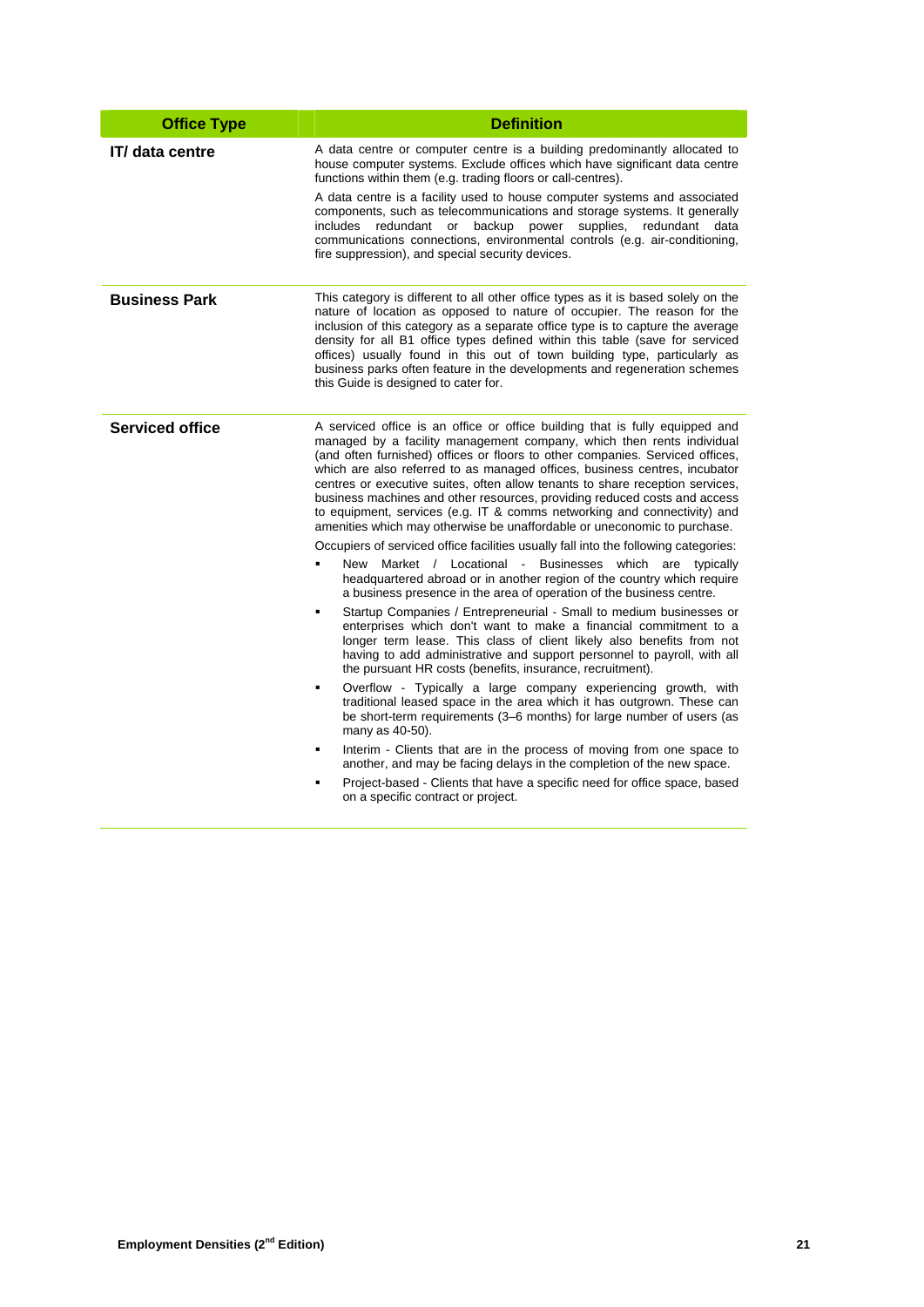## Appendix 5 – Use Classes Order

The Use Classes as defined by the Town and Country Planning (Use Classes) Order 1987 (as amended) are shown below:

| <b>Use Class</b>                                       | <b>Use</b>                                                                                                                                                                                                                                                                                                        |  |  |  |  |
|--------------------------------------------------------|-------------------------------------------------------------------------------------------------------------------------------------------------------------------------------------------------------------------------------------------------------------------------------------------------------------------|--|--|--|--|
| A1<br>(Shops)                                          | Sale of goods and cold food, retail warehouses, hairdressers, travel<br>and ticket agencies, post offices, domestic hire shops, funeral<br>directors, dry cleaners, internet cafés                                                                                                                                |  |  |  |  |
| A2<br>(Financial and Professional Services)            | Professional (excluding health and medical services) and financial<br>services (banks and building societies); other services appropriate in<br>a shopping area where the services are provided principally to<br>visiting members of the public                                                                  |  |  |  |  |
| A <sub>3</sub><br>(Restaurants and cafes)              | Sale of food and drink for consumption on premises, e.g. in<br>restaurants, cafes                                                                                                                                                                                                                                 |  |  |  |  |
| A4<br>(Drinking establishments)                        | Public house, wine bar or other drinking establishment                                                                                                                                                                                                                                                            |  |  |  |  |
| A5<br>(Hot food take aways)                            | Sale of hot food for consumption off the premises                                                                                                                                                                                                                                                                 |  |  |  |  |
| B1<br>(Business)                                       | Offices other than financial and professional services providing<br>(a)<br>for the visiting members of the public<br>Research and development<br>(b)<br>Other industrial processes appropriate in a residential area<br>(c)                                                                                       |  |  |  |  |
| <b>B2</b><br>(General industrial)                      | General industry, not within B1                                                                                                                                                                                                                                                                                   |  |  |  |  |
| B8<br>(Storage or Distribution)                        | Storage or distribution centres                                                                                                                                                                                                                                                                                   |  |  |  |  |
| C1<br>(Hotels)                                         | Hotels, boarding and guest houses, provided that care is not<br>provided                                                                                                                                                                                                                                          |  |  |  |  |
| C <sub>2</sub><br>(Residential Institutions)           | Residential accommodation for provision of care (e.g. old age<br>homes); residential schools and colleges and training centres;<br>hospitals and nursing homes                                                                                                                                                    |  |  |  |  |
| C <sub>2</sub> A<br>(Secure residential accommodation) | Prison; young offenders institutions; detention centres; secure<br>training centres; custody centres; short-term holding centres; secure<br>hospitals; secure local authority accommodation; military barracks                                                                                                    |  |  |  |  |
| C <sub>3</sub><br>(Dwellinghouses)                     | Dwelling houses for individuals, families and up to six individuals<br>living as a single household                                                                                                                                                                                                               |  |  |  |  |
| C <sub>4</sub><br>(Houses in multiple occupation)      | Use of a dwelling house by not more than six residents as a house<br>in multiple occupation                                                                                                                                                                                                                       |  |  |  |  |
| D1<br>(Non-residential institutions)                   | Clinics, health centres, crèches, day nurseries, day centres,<br>consulting rooms (not attached to doctor's house); museums,<br>libraries, art galleries, public and exhibition halls; non-residential<br>schools, colleges and other educational centres; public worship or<br>religious instruction; law courts |  |  |  |  |
| D <sub>2</sub><br>(Assembly and leisure)               | Cinemas, dance and concert halls; swimming pools, skating rinks,<br>gymnasiums; other indoor and outdoor sports and leisure uses,<br>bingo halls                                                                                                                                                                  |  |  |  |  |
| Sui Generis                                            | Launderettes, taxi businesses, car hire businesses, filling stations,<br>scrap yards, shops selling or displaying motor vehicles for sale,<br>retail warehouse clubs, hostels, theatres, amusement arcades and<br>centres, fun fairs, nightclubs, casinos                                                         |  |  |  |  |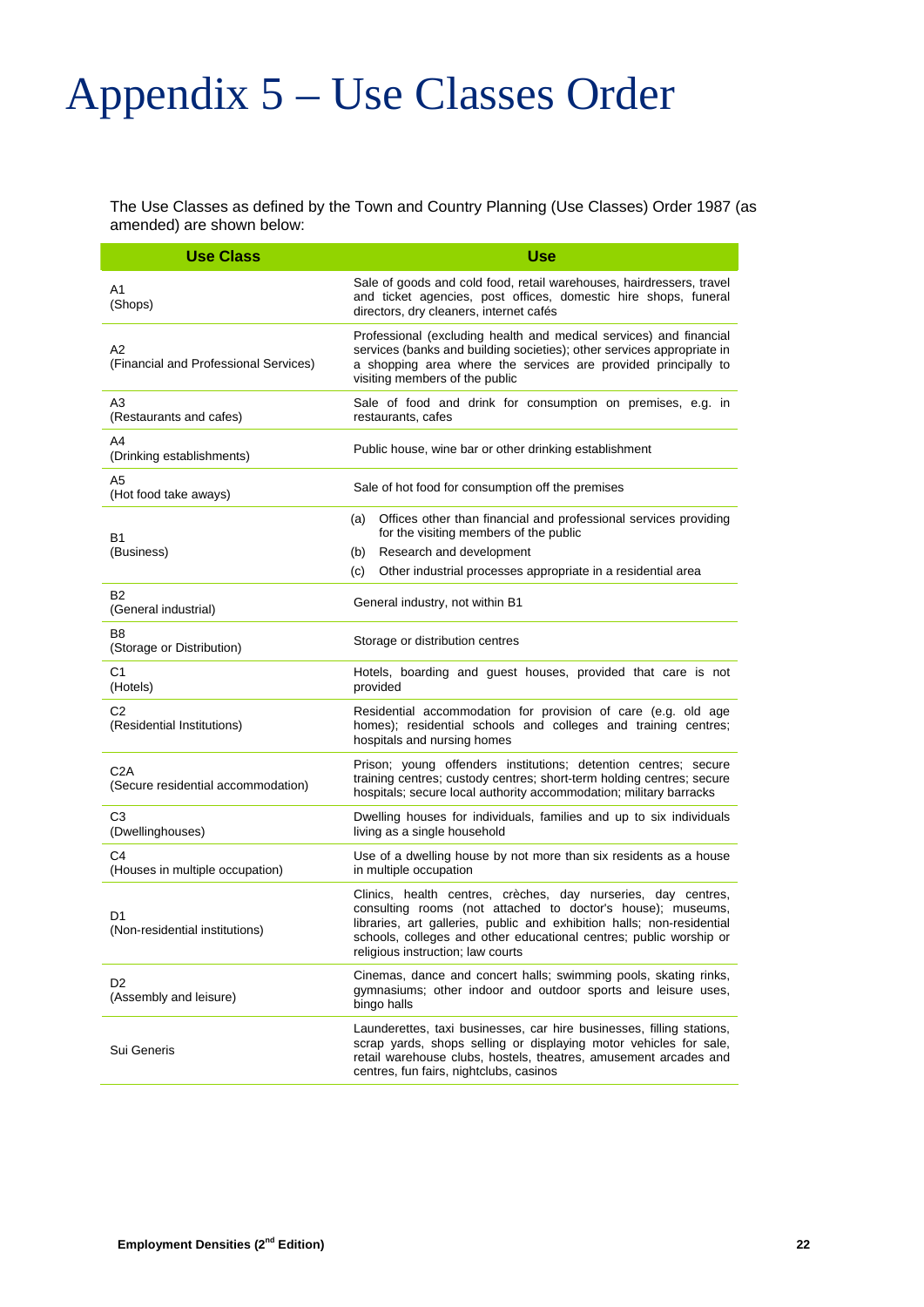## Appendix 6 – Differences between the  $1<sup>st</sup>$  and  $2<sup>nd</sup>$  Editions

The table below compares the employment densities stated within the 1<sup>st</sup> Edition of the Guide in comparison to densities stated in the current  $2^{nd}$  Edition.

N.B. To bring this Guide in line with current practice, the 2<sup>nd</sup> Edition uses different bases of floor area measurement, principally in the use of NIA as opposed to GIA.

|                | <b>Use</b><br><b>Class</b> | <b>Use Type</b>                              | Area per workspace<br>(m <sup>2</sup> )<br>2001 |                | <b>Area per FTE</b><br>(m <sup>2</sup> )<br>2010 |            |
|----------------|----------------------------|----------------------------------------------|-------------------------------------------------|----------------|--------------------------------------------------|------------|
|                | <b>Industrial</b>          |                                              |                                                 |                |                                                  |            |
| $\mathbf{1}$   | <b>B2</b>                  | General                                      | 34                                              | <b>GIA</b>     | 36                                               | <b>GIA</b> |
| $\overline{2}$ | B1(c)                      | Light Industry (Business Park)               | 32                                              | <b>GIA</b>     | 47                                               | <b>NIA</b> |
|                |                            | <b>Warehouse &amp; Distribution</b>          |                                                 |                |                                                  |            |
| 3              | B <sub>8</sub>             | General                                      | 50                                              | <b>GEA</b>     | 70                                               | <b>GEA</b> |
| $\overline{4}$ | B <sub>8</sub>             | Large Scale and High Bay Warehousing         | 80                                              | <b>GEA</b>     | 80                                               | <b>GEA</b> |
|                | <b>Office</b>              |                                              |                                                 |                |                                                  |            |
| 5              | B1(a)                      | <b>General Office</b>                        | 19                                              | <b>GIA</b>     | 12                                               | <b>NIA</b> |
| 6              | B1(a)                      | <b>Call Centres</b>                          | 13                                              | <b>GIA</b>     | 8                                                | <b>NIA</b> |
| $\overline{7}$ | B1(a)                      | <b>IT/Data Centres</b>                       | $\sim$                                          | $\blacksquare$ | 47                                               | <b>NIA</b> |
| 8              | B1(a)                      | <b>Business Park</b>                         | 16                                              | <b>GIA</b>     | 10                                               | <b>NIA</b> |
| 9              | B1(a)                      | <b>Serviced Office</b>                       | 20                                              | <b>GIA</b>     | 10                                               | <b>NIA</b> |
|                | <b>Retail</b>              |                                              |                                                 |                |                                                  |            |
| 10             | A <sub>1</sub>             | <b>High Street</b>                           | 20                                              | <b>NIA</b>     | 19                                               | <b>NIA</b> |
| 11             | A <sub>1</sub>             | <b>Food Superstores</b>                      | 19                                              | <b>NIA</b>     | 17                                               | <b>NIA</b> |
| 12             | A <sub>1</sub>             | Other Superstores/ Retail Warehouses         | 90                                              | <b>GIA</b>     | 90                                               | <b>NIA</b> |
| 13             | A2                         | <b>Financial &amp; Professional Services</b> |                                                 |                | 16                                               | <b>NIA</b> |
| 14             | A <sub>3</sub>             | <b>Restaurants &amp; Cafes</b>               | 13                                              | <b>GIA</b>     | 18                                               | <b>NIA</b> |
|                |                            | <b>Leisure &amp; Visitor Attractions</b>     |                                                 |                |                                                  |            |
| 15             | C <sub>1</sub>             | <b>Budget Hotels</b>                         | 1 employee per 3 bedrooms                       |                | 1 employee per 3 bedrooms                        |            |
| 16             | C <sub>1</sub>             | General Hotels (3 star)                      | 1 employee per 2 bedrooms                       |                | 1 employee per 2 bedrooms                        |            |
| 17             | C <sub>1</sub>             | 4/5 Star Hotels                              | 1 employee per 1.25 bedrooms                    |                | 1 employee per 1.25 bedrooms                     |            |
| 18             | D <sub>1</sub>             | <b>Cultural Attractions</b>                  | 36                                              | <b>GIA</b>     | 36                                               | <b>GIA</b> |
| 19             | D <sub>2</sub>             | Cinemas                                      | 90                                              | <b>GIA</b>     | 90                                               | <b>GIA</b> |
| 20             | $D2^*$                     | <b>Amusement &amp; Entertainment Centres</b> | 40                                              | <b>GIA</b>     | 70                                               | <b>GIA</b> |
| 21             | D <sub>2</sub>             | Sports centres and Private Clubs             | 90/55                                           | <b>GIA</b>     | 65                                               | <b>GIA</b> |

\*some 'Sui Generis' Use Classes are applicable for this Use Type. See Appendix 5 for a list of Sui Generis uses.